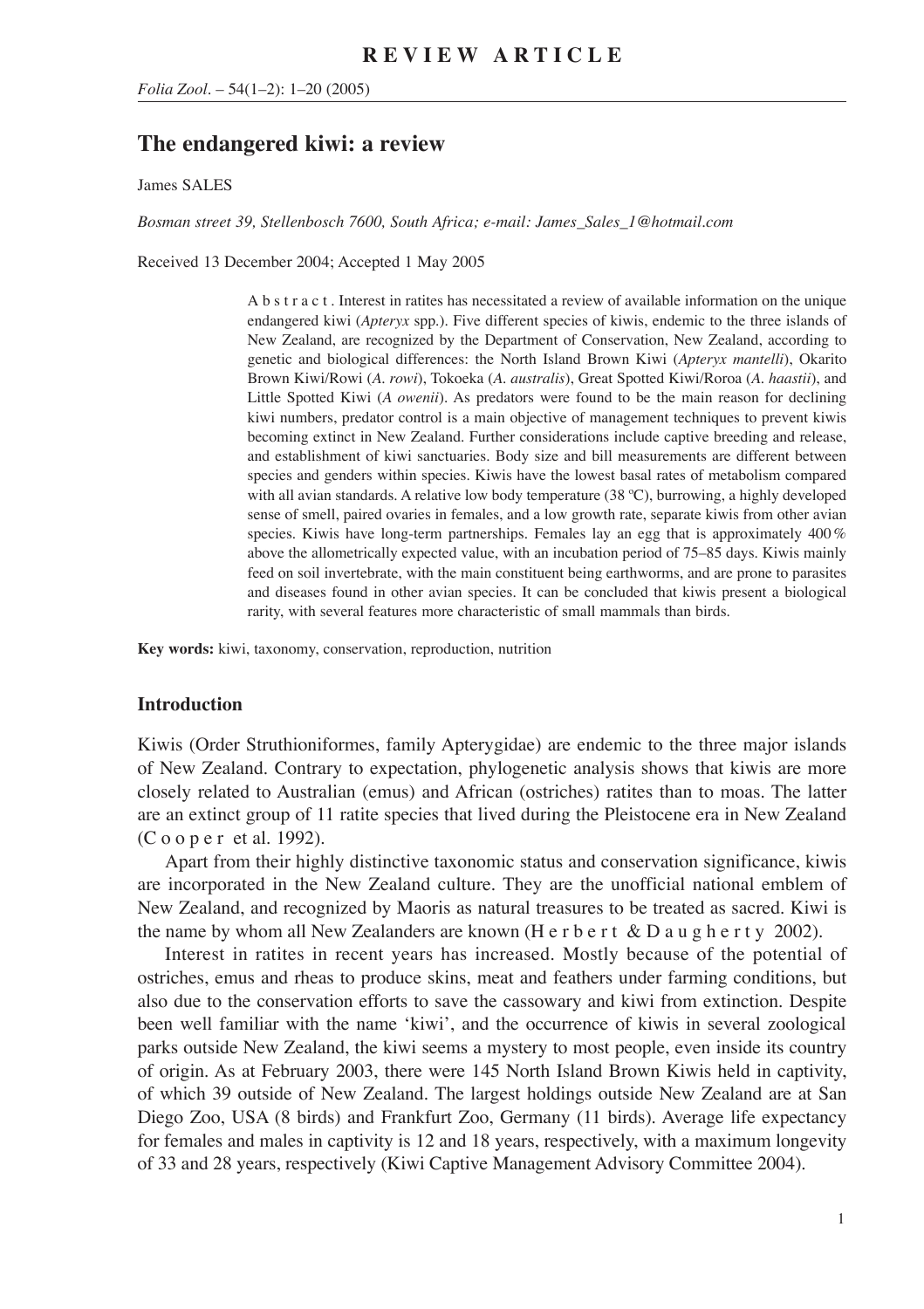Literature and research reported on kiwis are fragmented, and most often published in regional journals. In an attempt to introduce the kiwi and its unique characteristics to a wider audience, a review has been compiled on research conducted. This is aimed to serve as a source of references in the attempts currently started to prevent these species from becoming extinct, and should be especially of use for institutes outside of New Zealand that are keeping kiwis in their collections.

# **Taxonomy**

Because of a number of extraordinary biological features that could impact their intraspecific phylogeography, phyleogeographic subdivision has always been implicit in the taxonomy of the kiwi (B a k e r et al. 1995). North and South Island New Zealand populations of kiwis were recognized in 1850 as separate species *(Apteryx mantelli* and *A*. *australis,* respectively) on the basis of morphological characters, such as length of facial bristles, size of body parts, plumage color, wing quills, and tarsus scutellation (B a r t l e t t 1850). However, subsequent research with additional specimens suggested that the only valid character separating them was the stiffer feather tips of the North Island species. Thus, in 1899, R o th s c h i l d relegated the North and South Island Brown Kiwis to subspecies *(A. australis mantelli* and *A. a. australis,* respectively), and also recognized the Stewart Island population as *A. a. lawryi.* For more than a century the taxonomy within the enigmatic kiwi family has been debated, with no fewer than nine species (six Brown and three Grey, or Spotted Kiwi) having been named and described (Table 1, H e r b e r t & D a u g h e r t y 2002, B u r b i d g e et al. 2003). Conservation management of kiwis has been based on the taxonomy of M a t h e w s (1931). According to the latter all Brown Kiwis are *A. australis*, with three subspecies: *A. a. australis* from the South Island, *A. a. mantelli* from the North Island, and *A. a. lawryi* from Stewart Island. The Great Spotted Kiwi is named *A. haastii*, and the Little Spotted Kiwi put in a new genus *Stictapteryx*, divided into three subspecies: *S. owenii owenii*, *S. o. occidentalis* and *S. o. iredalei.* However, most authors have placed all species in the genus *Apteryx*, omitting *Stictapteryx*, and all subspecies of the Little Spotted Kiwi in the single species *A. owenii* (H e r b e r t & D a u g h e r t y 2002).

Genetic and other biological data have recently been presented showing that at least three discrete lineages of Brown Kiwis exist in New Zealand as a result of divergence in allopatry. They likely have accumulated enough biological differences to cause them to become reproductively incompatible (Table 2, B a k e r et al. 1995, B u r b i d g e et al.

| Species<br>Common name |                            | Source                 |
|------------------------|----------------------------|------------------------|
| Apteryx australis      | Brown Kiwi                 | Shaw & Nodder (1813)   |
| Apteryx owenii         | Little Spotted Kiwi        | Gould (1847)           |
| Apteryx mantelli       | Northern Island Brown Kiwi | Bartlett (1850)        |
| Apteryx haastii        | Great Spotted Kiwi         | Potts (1871)           |
| Apteryx mollis         | Brown Kiwi                 | Potts (1872)           |
| Apteryx fusca          | Brown Kiwi                 | Potts (1872)           |
| Apteryx bulleri        | Northern Island Brown Kiwi | Sharpe (1888)          |
| Apteryx maxima         | Stewart Island Brown Kiwi  | Buller (1891)          |
| Apteryx lawryi         | Stewart Island Brown Kiwi  | $R$ othschild $(1893)$ |
| Apteryx occidentalis   | Spotted Kiwi               | $R$ othschild $(1893)$ |

Table 1. Species of kiwis described in the nineteenth century (adapted from H e r b e r t & D a u g h e r t y 2002).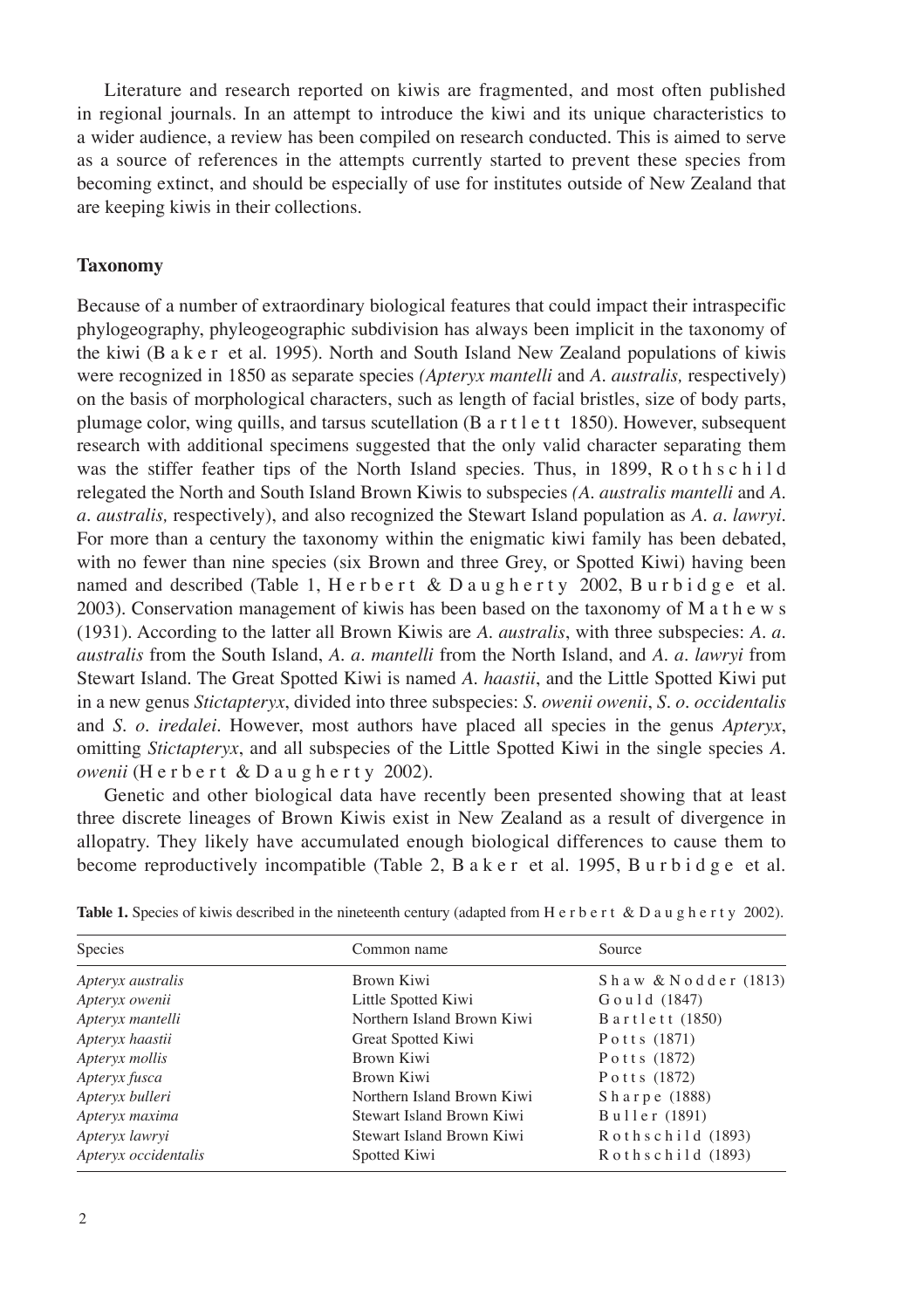| Character                                                               |                             |                         | Brown Kiwi              |            |                | Little and Great               |
|-------------------------------------------------------------------------|-----------------------------|-------------------------|-------------------------|------------|----------------|--------------------------------|
|                                                                         | North Island                | Okarito Rowi            |                         | Tokoeka    |                | Spotted                        |
|                                                                         |                             |                         | Haast                   | Fiordland  | Steward Island |                                |
| Aorphology                                                              |                             |                         |                         |            |                |                                |
| Plumage colour                                                          | Brown/grey/<br>black/rufous | Grey and white          | Rufous                  | Dark grey  | Dark brown     | Spotted fawn                   |
| Feather tips                                                            | Stiff                       | Soft                    | Soft                    | Soft       | Soft           |                                |
| Large tarsal scutes                                                     | $\overline{17}$             | $\overline{C}$          | $\overline{4}$          | $\sqrt{2}$ | $\circ$        | $\frac{\text{Soft}}{\text{6}}$ |
| Facial bristles                                                         | Long                        | Short                   | Short                   | Short      | Short          |                                |
| Allozymes and mtDNA                                                     |                             |                         |                         |            |                |                                |
|                                                                         | $A > 0.9$ ; C absent        | $A = 0.95$ ; $B = 0.05$ | $B = 0.17$ ; $C = 0.83$ | $A = 1.0$  | $A = 1.0$      | A > 0.98                       |
| $\begin{array}{c} Ak\text{-}I\\ Hb\text{-}2\\ Ldh\text{-}2 \end{array}$ | $A = 1.0$                   | $A = 1.0$               | $B = 1.0$               | $B = 1.0$  | $B = 1.0$      | $B = 1.0$                      |
|                                                                         | $A > 0.8$ ; B and C rare    | $A = 0.4; C = 0.6$      | $A = 1.0$               | $A = 1.0$  | $A = 1.0$      | $A = 1.0$                      |
| $C$ ytochrome $b$                                                       | $2 - 11$                    | $12$ and $13\,$         | $\overline{4}$          | 15 and 16  | $17 - 22$      | 1 and 23                       |

Table 2. Characteristics for morphology and allozyme variation of regional populations of kiwis (from B a k e r et al. 1995, B u r b i d g e et al. 2003). **Table 2.** Characteristics for morphology and allozyme variation of regional populations of kiwis (from B a k e r et al. 1995, B u r b i d g e et al. 2003).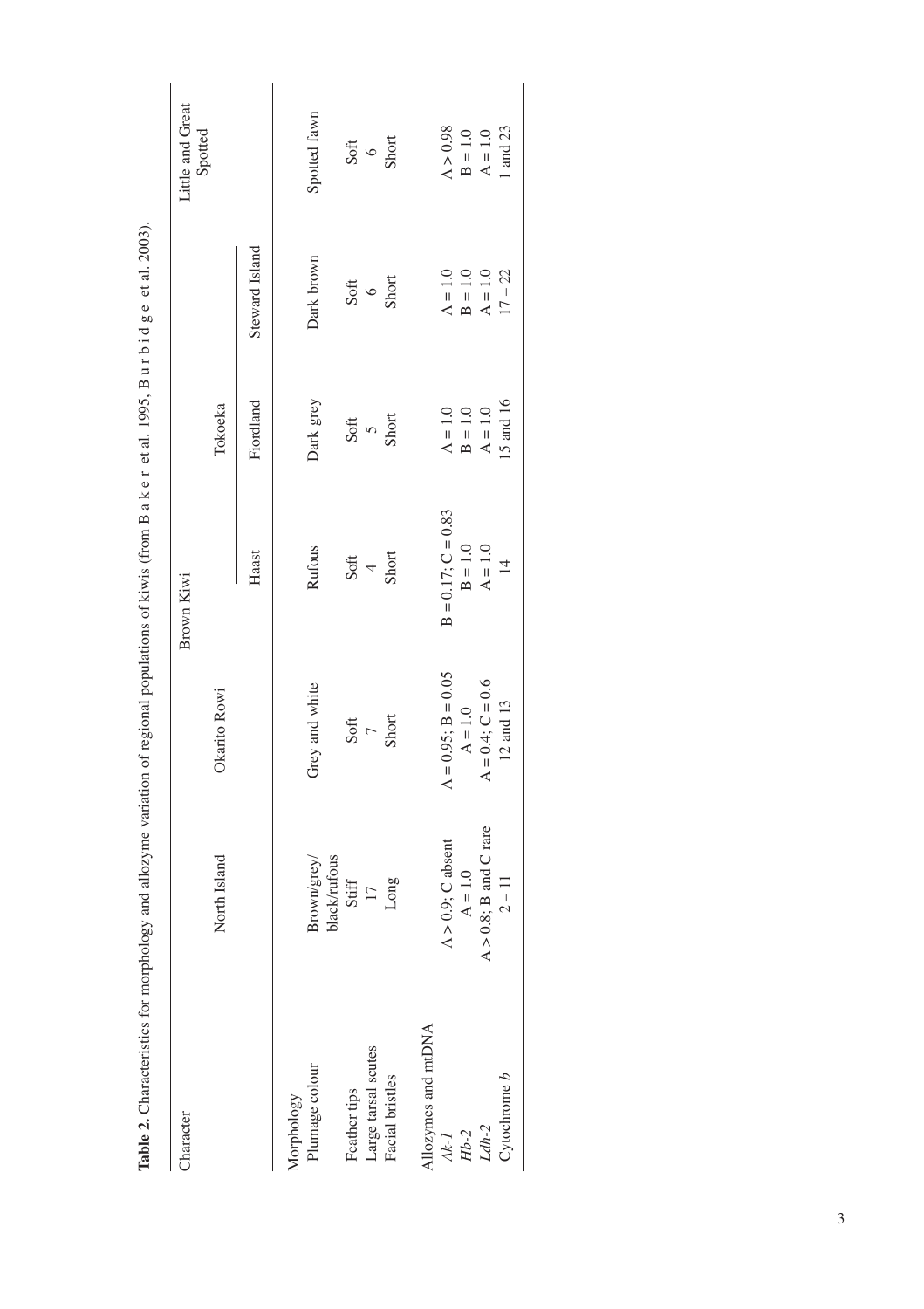2003). Therefore, B u r b i d g e et al. (2003) recommended that the taxon *A. mantelli* should be reinstated to describe the North Island Brown Kiwi, and *A. australis* should remain as the Tokoeka on the southern South Island. A new species *A. rowi* should be erected to describe the Brown Kiwi at Okarito. Tokoeka should be split into at least three conservation management units (Haast, Fiordland and Stewart Island). Currently the Department of Conservation in New Zealand defined kiwis as follow: North Island Brown Kiwi (*A. mantelli*), Okarito Brown Kiwi/Rowi (*A. rowi*), Southern Tokoeka (*A. australis*), Haast Tokoeka (*A. australis* Haast), Great Spotted Kiwi/Roroa (*A. haastii*), and Little Spotted Kiwi (*A. owenii*) (R o b e r t s o n & C o l b o u r n e 2003, Kiwi Captive Management Advisory Committee 2004). The latter is the taxonomical nomenclature that will be used in the subsequently text of this review to describe different species of kiwis.

## **Conservation status**

All species of kiwi are threatened in New Zealand: Okarito Brown Kiwis and Haast Tokoekas are classified as 'nationally critical', North Island Brown Kiwis as 'seriously declining', Great Spotted Kiwis and Southern Tokoekas as 'gradually declining', and Little Spotted Kiwis as 'range restricted' (H i t c h m o u g h 2002). Distribution and population estimates of kiwis in New Zealand are presented in Table 3.

**Table 3.** Distribution and population estimates of kiwis in New Zealand (Data for 2006 projected, without management) (R o b e r t s o n 2003).

| Kiwi                 | Location                                           | 1996  | 2006  |
|----------------------|----------------------------------------------------|-------|-------|
| North Island Brown   | North Island                                       | 35000 | 20000 |
| Okarito Brown        | Okarito, South Island                              | 150   | 100   |
| Haast Tokoeka        | Near Haast, South Island                           | 225   | 125   |
| Southern Tokoeka     | Stewart Island/Rakiura and Fiordland, South Island | 27000 | 24000 |
| Little Spotted       | Kapiti Island and several smaller offshore islands | 1100  | 1200  |
| <b>Great Spotted</b> | Northern South Island                              | 22000 | 12000 |

It was not until 1991, with the launch of the Kiwi Recovery Programme, that significant coordinated conservation management action was taken to prevent kiwis from becoming extinct (Butler & McLennan 1991, Robertson & Colbourne 2003). Management comprises a variety of mainly experimental approaches. This include predator control (Basse et al. 1999, Pierce & Westbrooke 2003), raising juvenile kiwi in captivity to return to the wild upon reaching a size of 800 to  $1200 g$  (a size at which they are believed to be capable of resisting stoats) (G r a n t 2001, Kiwi Captive Management Advisory Committee 2004, M c L e n n a n et al. 2004), establishment of 'kiwi sanctuaries' (R o b e r t s o n 2004), and support advocacy for kiwi conservation (J a m e s 2001).

The main cause of declines in the kiwi populations in New Zealand is thought to be predation (T a b o r s k y 1988, M c L e n n a n & P o t t e r 1992). Kiwis evolved in the absence of mammalian predators, but co-exist today with as many as seven obligate or facultative carnivores (cats, dogs, ferrets, pigs, possums, stoats, weasels) introduced by Polynesians and Europeans to New Zealand. Young kiwis have no behaviours or defenses that protect them against introduced mammals. In a survey of all available information on the impact of predators on free-living kiwi adults, eggs, and chicks (M c L e n n a n et al. 1996),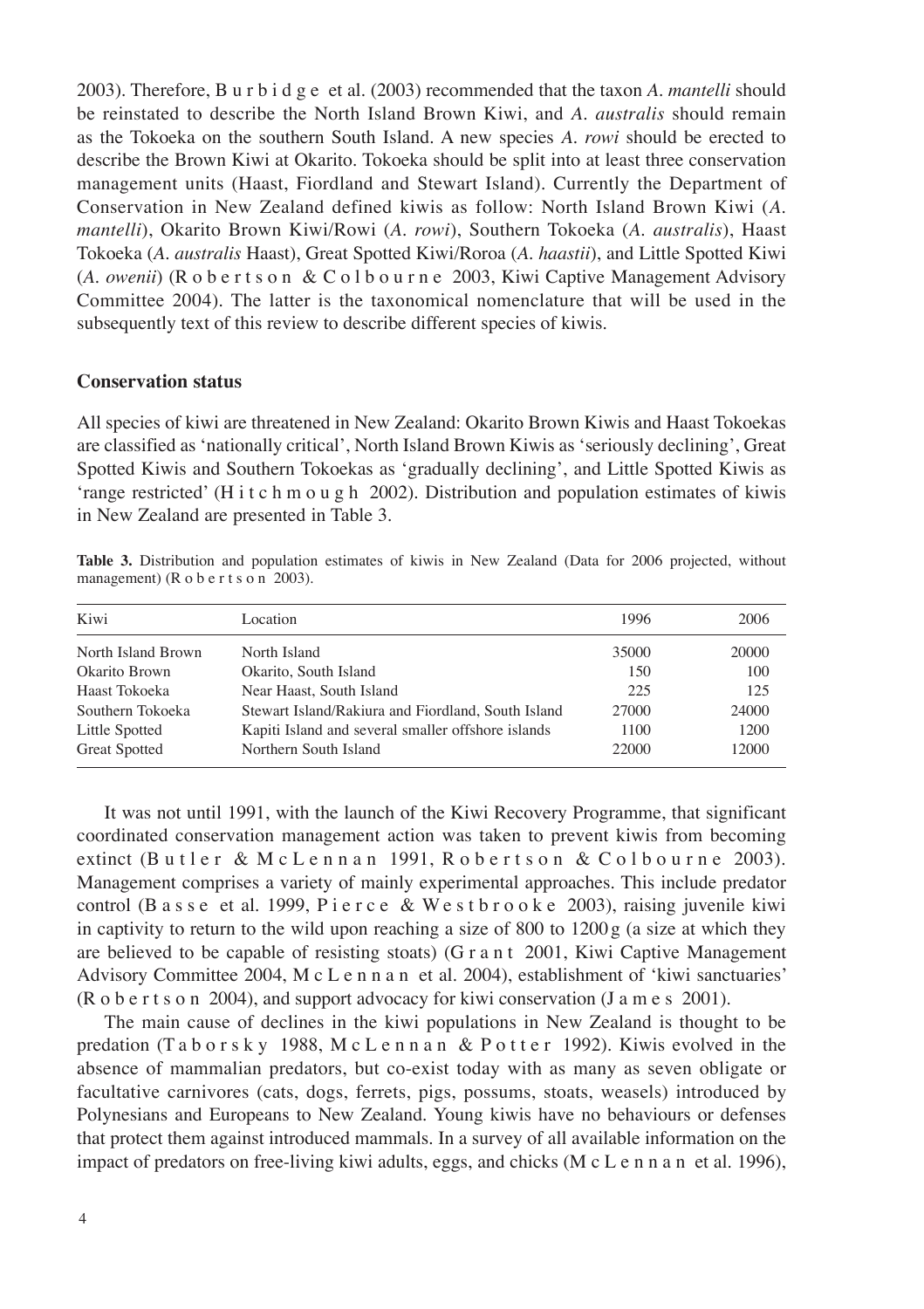it was found that predators killed at least 8% of chicks, 45% of juveniles, and possibly as many as 60% of all young kiwis. Whereas ferrets and dogs were the main predators of adult kiwis, eggs were destroyed mostly by possums and mustelids. Stoats and cats were largely responsible for mortalities in young kiwis.

Five areas, chosen to include significant populations of Okarito Brown Kiwis and Haast Tokoekas, the most endangered taxa of kiwi, and sample populations of North Island Brown Kiwis, the species suffering the greatest rate of decline, were established as 'kiwi sanctuaries' in 2000 as part of the New Zealand Biodiversity Strategy (R o b e r t s o n 2004). Numbers of the Little Spotted Kiwi were increasing in 1996, following several successful transfers to predator-free offshore islands (C o l b o u r n e & R o b e r t s o n 1997). Kiwis are cryptic birds, and the most reliable monitoring regimes to evaluate the impact of conservation efforts currently involve radio tracking, using trained dogs to sample age structure (R o b e r t s o n et al. 1999), and call count responses (P i e r c e & W e s t b r o o k e 2003).

### **Description of the animal**

Size of adult free-living kiwis is presented in Table 4. These data accentuate the well-known fact that females are larger in size than males. Bill measurements seem to show an almost

|                      | Body<br>weight | Body<br>length | <b>Tarsus</b><br>length | Source                          |
|----------------------|----------------|----------------|-------------------------|---------------------------------|
|                      | (kg)           | (mm)           | (mm)                    |                                 |
| North Island Brown   |                |                |                         |                                 |
| Male                 | 2.04(34)       | 729(4)         | 88 (4)                  | Miles et al. $(1997)$ ,         |
|                      |                |                |                         | $M c L e n n a n$ et al. (2004) |
| Female               | 2.66(22)       | 866(2)         | 98(2)                   | M i l e s et al. (1997),        |
|                      |                |                |                         | $M c L e n n a n$ et al. (2004) |
| Little Spotted       |                |                |                         |                                 |
| Male                 | 1.14(51)       |                | 74 (56)                 | $J$ olly & Daugherty (2002)     |
| Female               | 1.35(41)       |                | 80 (46)                 | $J$ olly & Daugherty (2002)     |
| <b>Great Spotted</b> |                |                |                         |                                 |
| Male                 | 2.31(39)       | 812 (25)       |                         | $Mc$ Lennan & McCann (2002)     |
| Female               | 3.19(29)       | 933 (15)       |                         | $Mc$ Lennan & McCann (2002)     |

**Table 4.** Body weight and dimensions (mean) of free-living adult kiwis (number measured in brackets).

**Table 5.** Bill length (mm) measurements (number measured in brackets) (from R o b e r t s o n & C o l b o u r n e 2003).

| Kiwi                 | Location          | Male       | Female      |
|----------------------|-------------------|------------|-------------|
| North Island Brown   | Central Northland | 99.5 (96)  | 135.6 (104) |
|                      | Waikaremoana      | 92.2(16)   | 117.0(12)   |
| Okarito Brown        | Okarito           | 94.8 (48)  | 125.5(51)   |
| Haast Tokoeka        | Haast             | 92.8(12)   | 119.9(8)    |
| Southern Tokoeka     | Stewart Island    | 104.4(3)   | 141.8(22)   |
| Little Spotted       | Kapiti            | 68.1 (131) | 83.7 (111)  |
| <b>Great Spotted</b> | Hurunui           | 93.4(8)    | 118.3(14)   |
|                      | Kahurangi Point   | 93.0(6)    | 114.0(5)    |
|                      | Saxon Hut         | 98.3 (22)  | 122.6(23)   |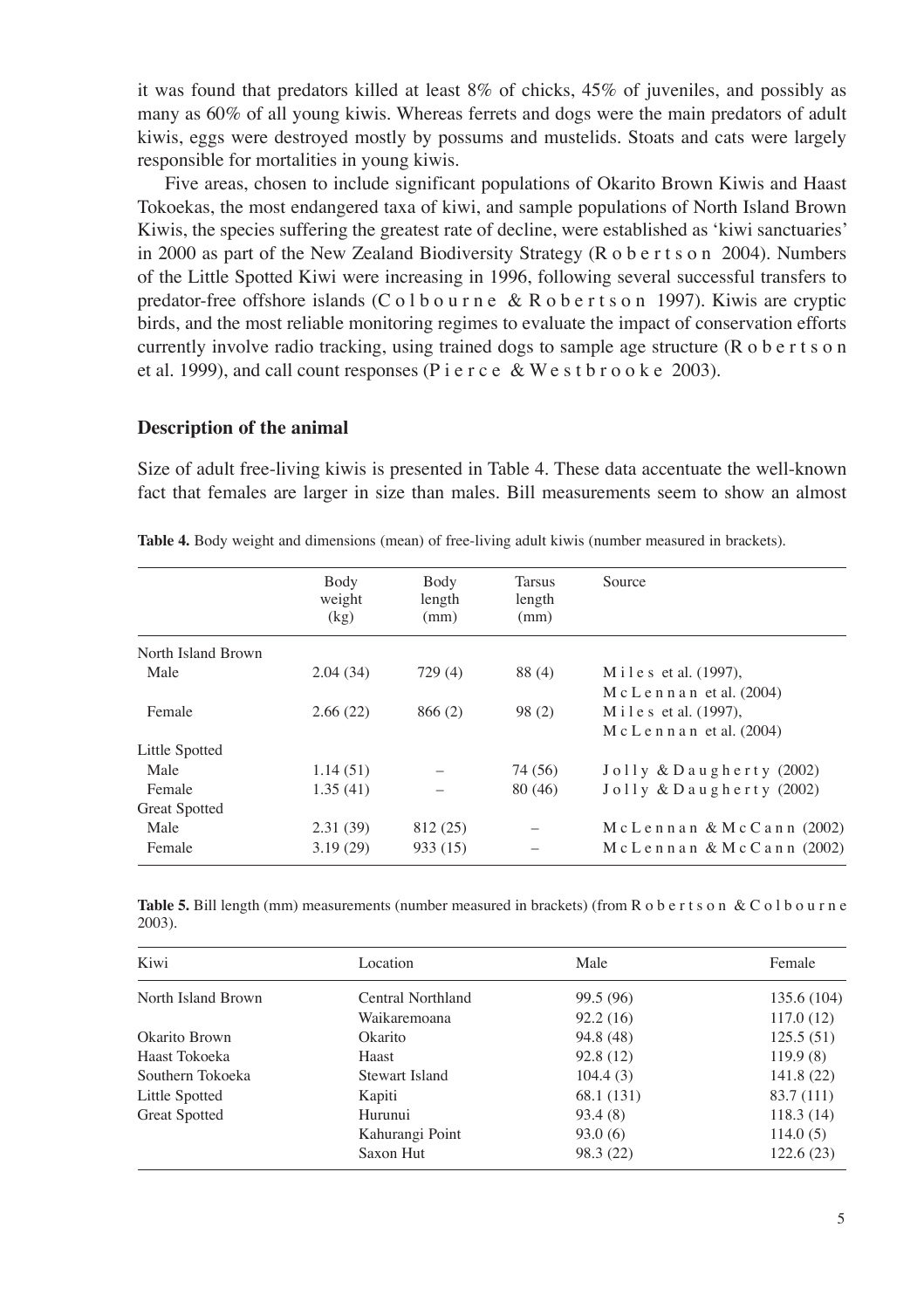complete separation between adult males and females (Table 5, G r a n t 2001). In the North Island Brown Kiwi the bill of the female grew faster in females (0.11 mm/day) than in males (0.08 mm/day) in the period from 201 to 300 days after hatching. In females bill growth continued for 1300 to 1400 days after hatching, whereas it stopped in males at an age of around 950 to 1000 days (M c L e n n a n et al. 2004).

Kiwi feathers, with a proportion of 4.7 to 6.8 % of body weight in chicks and adult kiwis, are long and flexible, lacking the usual interlocking mechanism ( $R$  e i d 1972,  $R$  e i d & W i l l i a m s 1975). The chick hatches with the same kind of plumage than the adult. According to P y c r a f t  $(1901)$  the down feathers of the nestling are not driven out by the teleoptiles. The animal lacks an external tail, and its wings are reduced to vestiges that are hidden under its plumage (C a l d e r 1978).

#### A n a t o m y

Several studies had described the musculature anatomy (O w e n 1841, 1842, 1849, 1979, P a r k e r 1891, B e d d a r d 1899, P y c r a f t 1901, M c G o w a n 1979, 1982, V a n d e n B e r g e 1982), skeleton (O w e n 1841, 1879, M i v a r t 1877, B e d d a r d 1899, P y c r a f t 1901), digestive system (O w e n 1841, 1879, B e d d a r d 1899), respiratory system (O w e n 1841, 1879, H u x l e y 1882), internal and reproductive organs, brain (O w e n 1841, 1879), trachea (F o r b e s 1881), blood vessels (O w e n 1841, G l e n n y 1942) and middle ear  $(S \text{ a if } f \text{ 1982})$  of the kiwi in great detail. A thorough summary of the above studies is outside the scope of the present manuscript. In general the anatomy of the kiwi followed the same patterns than in other ratites and primitive orders of birds.

P a r k e r (1891, 1892) described the development of skeleton and brain in North Island Brown and Little Spotted Kiwis, based on preserved embryos, loose bones, and skeletons. Although differences in skeleton, such as dimensions of the pelvic girdle, sternum and hind limb, had been demonstrated between species and sexes in the latter study, unfortunately no absolute age could been assigned to stages of development. Through the technique of radiographing a North Island Brown Kiwi has been aged according to skeleton development as presented in Table 6. However, after five years of age the technique becomes invalid due to the further lack of change in the skeleton (B e a l e 1991).

M c G o w a n (1979) described in detail the hind leg musculature of the North Island Brown Kiwi, based upon dissections of two frozen specimen, with an indication of the possible function of each muscle by assessing its size, action, and fiber-arrangement, together with tentative data on the relative abundance of twitch and tonus fibers. The wing muscular of the North Island Brown Kiwi is closely similar to that of other ratites, but markedly different to that of the carinates. They lack propatagial muscles, and neither the *Muscularis pectoralis* nor the *M. supracoracoideus* is well developed (M c G o w a n 1982).

Kiwis have small and poorly developed eyes and optic lobes, whereas the mammaliantype olfactory structures are enlarged and complex  $(R e i d e t a l. 1982)$ . The ratio of the diameter of the olfactory bulb to the diameter of the cerebral hemisphere is 34 %, compared to 15% for the domestic fowl (B a n g & C o b b 1968). Studies of the brain and sensory organs in embryos (P a r k e r 1891, K r a b b e 1957) and adults (S t r o n g 1911, C raigie 1930, Durward 1932, Bang & C obb 1968) suggest that a highly developed sense of smell compensate for absence of good vision in the kiwi. External nares located at the tip of the long, slender bill ensure greater functional olfactory sensitivity (R e i d et al. 1982). On the basis of refractive terms (W a  $11s$  1942) and behavioral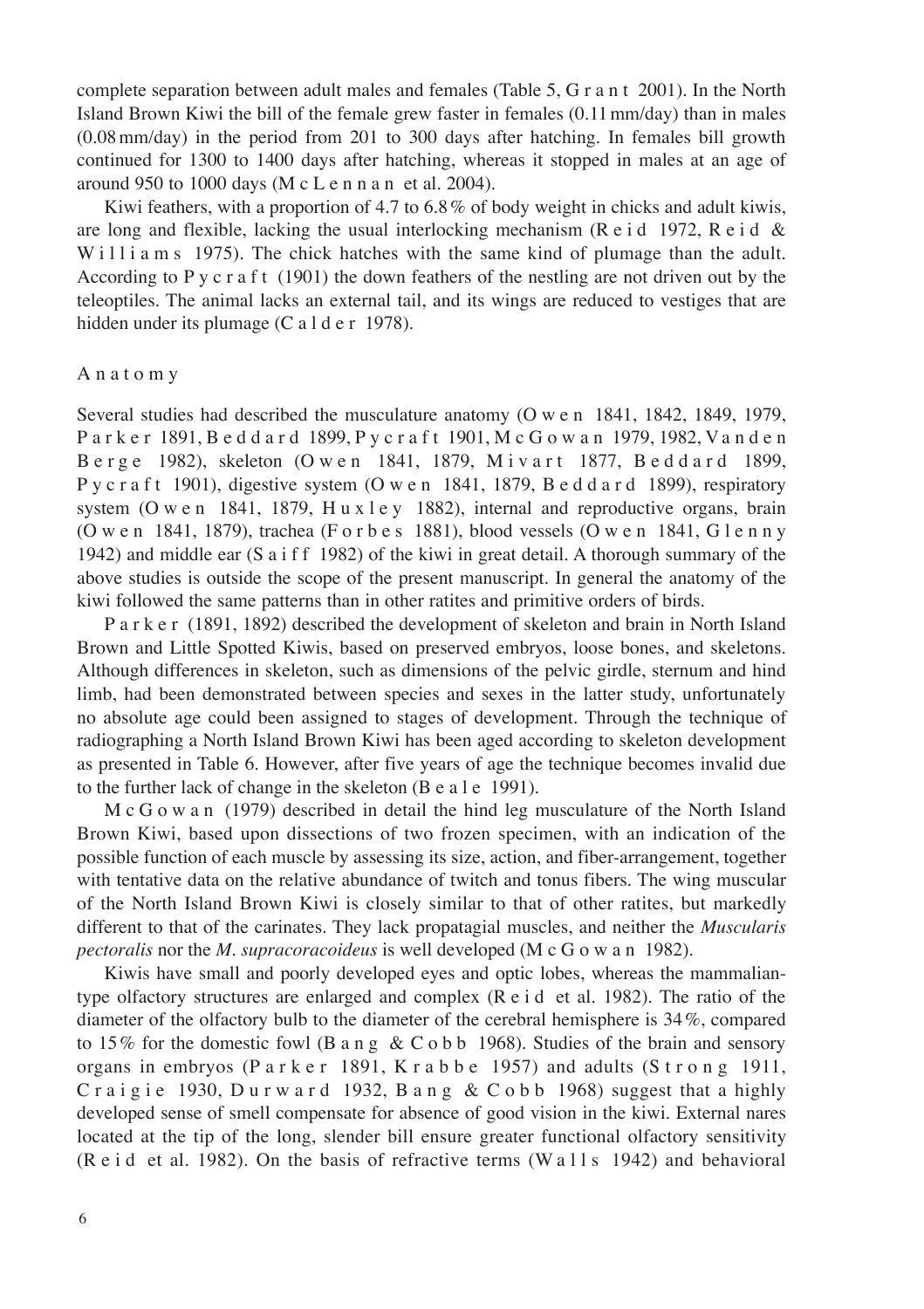| Age          | Ankle                                                                                               | Knee                                               | <b>Skull</b>                                 |
|--------------|-----------------------------------------------------------------------------------------------------|----------------------------------------------------|----------------------------------------------|
| Hatched      | Tarsal bones well defined.<br>No ankle sesmoid visible.                                             | No patella visible.                                | Cranial sutures open and<br>readily visible. |
| 1 year       | Tarsal bones unchanged.<br>Ankle joint sesamoid appearing.                                          | Patella appearing.                                 | No change.                                   |
| 2 years      | Tarsal bones unchanged.<br>Ankle joint sesamoid<br>well developed.                                  | Patella well defined.                              | No change.                                   |
| 3 years      | No change.                                                                                          | Little change.                                     | No change.                                   |
| 4 years      | Tarsal bones start to fuse<br>with adjacent bones.                                                  | Patella start to fuse<br>with upper tibia.         | Sutures still visible.                       |
| 4.5 years    | Fusion almost complete<br>with tarsal bones no longer<br>definable. Ankle joint has<br>mature form. | Fusion complete.<br>Knee joint has<br>mature form. | No change.                                   |
| 5 years      | Fusion complete.                                                                                    | No change.                                         | Sutures closed, Skull<br>has mature form.    |
| $6-10$ years | No change.                                                                                          | No change.                                         | No change.                                   |

**Table 6.** Maturation of skeleton of the North Island Brown Kiwi as determined by radiology (from B e a l e 1991).

observations (D a v i s & G r e e n w e l l 1976, R e i d et al. 1982) it was believe that kiwis are myopic, thus incident light rays focus before the retina. However, by retinoscopy and photorefraction it was found with both restrained captive North Island Brown Kiwis  $(S<sub>i</sub> v a k \& H o w l a n d 1987)$  and free-living birds (H o w l a n d et al. 1992) that kiwis are hyperopic (farsighted).

#### M e t a b o l i s m

Kiwis have the lowest basal rates of metabolism compared with all avian standards (C a  $1 d e r$ ) & D a w s o n 1978, M c N a b 1996). Even by the lowest standard commonly used, the nonpasserine curve of A s c h o f f & P o h l (1970), captive North Island Brown Kiwis  $(3.02 \text{ to } 3.14 \text{ kg}$  body weight,  $n = 2$  animals and 42 measurements) have a weight-specific basal rate that is 61 % (0.261 to 0.288 cm<sup>3</sup> O<sub>2</sub>g/h) of predicted rates. For Little Spotted Kiwis  $(1.19$  to 1.56 kg body weight,  $n = 2$  animals and 26 measurements) and Great Spotted Kiwis  $(2.53 \text{ kg}$  body weight, n = 2 animals and 25 measurements) values were 81 % (0.478 to 0.551 cm<sup>3</sup> O<sub>2</sub> g/h) and 78 % (0.375 cm<sup>3</sup> O<sub>2</sub> g/h) of predicted rates, respectively. Differences in basal rates between different species might be associated with phylogeny or with geographic distribution (M c N a b 1996). Low basal rates found in kiwis are in agreement with the hypothesis that flying ancestors of kiwis (H o u d e 1986, C o o p e r et al. 1992) flew to New Zealand after it had separated from the Australia-Antarctican remnant of Gondwanaland. Energy conservation, due to limited sources available on New Zealand, was most likely the motivation for the development of flightlessness hereafter (M c N a b 1994).

Ranges for body temperature, heart rate and respiration rate for 23 juvenile North Island Brown Kiwis during physical restraint were reported as 36.6 to 40.3 ºC, 70 to 240 bpm, and 12 to 60 bpm, respectively  $(Ja k o b - H o f f 2001)$ . Farner et al. (1956) reported daytime (resting) body temperatures of 36.4 to 37.2 ºC for North Island Brown Kiwis, and 38.3 to 39.9 ºC at night (active period). This is 2 to 4 ºC lower than would be expected in similar sized neognathous birds, but within the normal range for most mammals  $(C \mid a \rceil k)$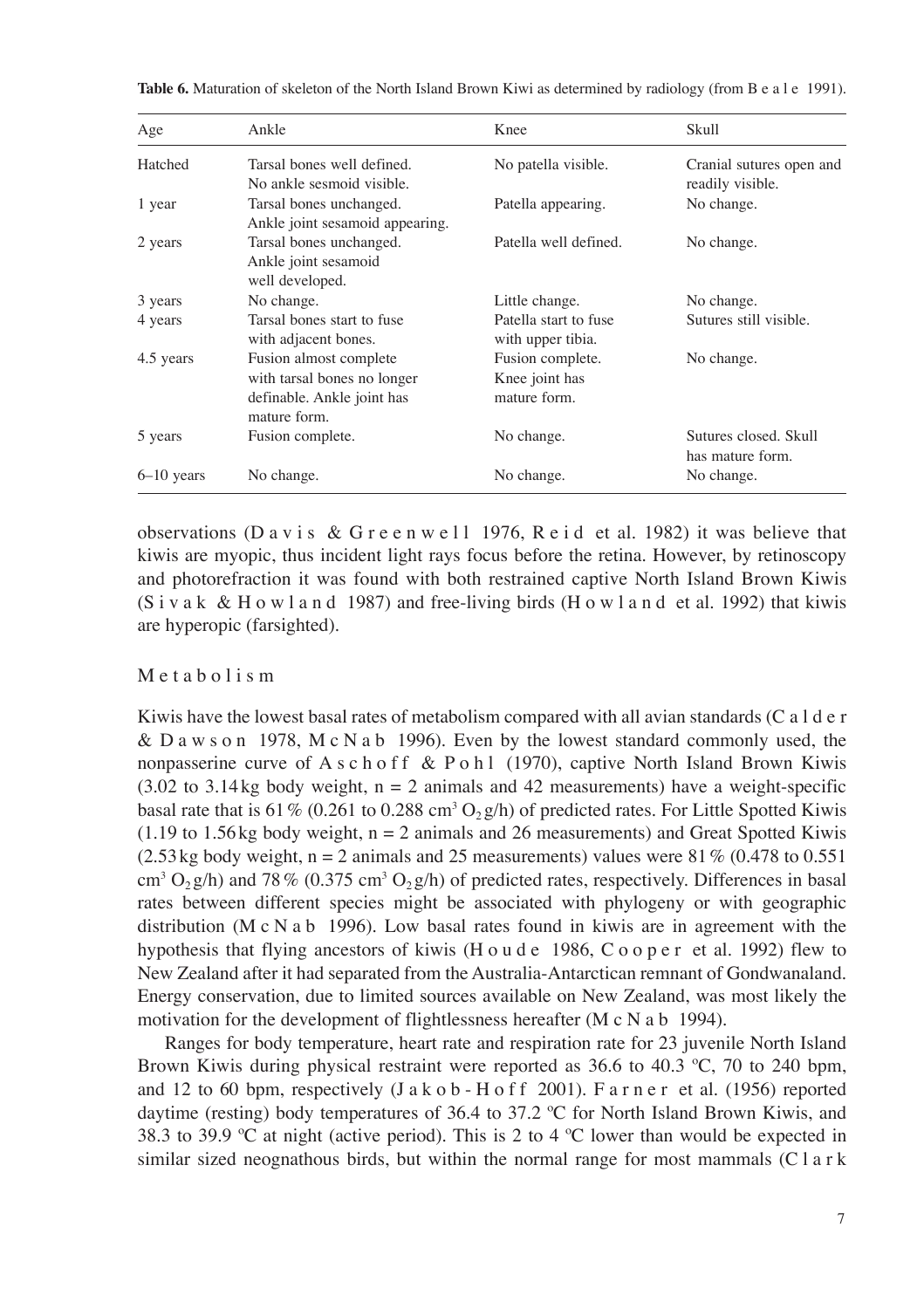& M c K e n z i e 1982). North Island Brown Kiwis have a zone of thermoneutrality that extended at least from 30 down to 10 ºC, Little Spotted Kiwi from 29 to 6 ºC, and Great Spotted Kiwi from 30 to 5 ºC. Estimates of minimal thermal conductance being no greater than 65 to 69 % of the values expected from body weight. This facilitates energy conservation at cool to cold ambient temperature and, without doubt, is derived from the distinctive, highly overlapping feather structure of the kiwi (M c N a b 1996).

## B e h a v i o u r

Although the North Island Brown Kiwi typically is regarded as an entirely nocturnal inhabitant of the native forests of New Zealand, recent evidence suggests that they are capable of living in a diverse range of habitats, such as exotic pine forests (C o l b o u r n e & K l e i n p a s t e 1983, 1984, T a b o r s k y & T a b o r s k y 1991, 1992), regenerating forest, overgrown pasture (P o t t e r 1989), lowland tussock grassland and even in sanddunes. This suggests substantial flexibility in this species regarding use of habitat. It seems that availability of food and shelter sites are the main determinants of habitat types, regardless of whether they are natural or anthropogenic territory (T a b o r s k y  $&$  T a b o r s k y 1995).

Kiwis are highly territorial, with evidence been presented that free-living North Island Brown Kiwi males were more defensive than females  $(Ta b o r s k y \& T a b o r s k y)$ 1992). Responses to foreign kiwi odours suggest that kiwis could use olfactory signals to mark territories (J e n k i n s & P o t t e r 2001). It is unknown why males sheltered in burrows significantly more often than did females, nor why adult kiwis, which have apparently evolved in the absence of mammalian predators, should bother to burrow at all (M c L e n n a n et al. 1987).

Female and male kiwis have clearly distinguishable calls (G r a n t 2001, R o b e r t s o n & C o l b o u r n e 2003). Whereas vocalization seems similar between North Island Brown Kiwis, Okarito Brown Kiwis, Southern Tokoekas, Haast Tokoekas, and Great Spotted Kiwis, calls from Little Spotted Kiwis are different  $(R \circ b \circ r \circ s \circ n \& C \circ l \circ b \circ u \circ n \circ 2003)$ . Birds are most vocal in winter and spring.

#### **Reproduction**

Different populations of kiwis differ remarkably in their social and mating patterns (Table 7). Most kiwis have long-term partnerships and very high partner fidelity. Territory defense and degree of polygamy depend primarily on parental demands, and not on the distribution of resources and mates (T a b o r s k y & T a b o r s k y 1999). In contrast to previous belief, deviations from a solely paternal incubation have been reported (Table 7, S t u r m e r & G r a n t 1988, P o t t e r 1989). Breeding display, consisting of bill-to-bill grunting, has been reported in captive North Island Brown and Great Spotted Kiwis, and free-living Little Spotted Kiwis (J o l l y 1989). Great Spotted and North Island Brown Kiwis indulge in wild chasing and leaping, together with loud screeches and snorting preliminary to copulation (R e i d & W i l l i a m s 1975). The male and female of a pair usually feed separately at night, but spend about 20% of days together. First possible reproduction in captivity is 3 years 9 months for females and 2 years 3 months for males, with peak reproduction at 5 to 26 and 7 to 28 years, respectively (Kiwi Captive Management Advisory Committee 2004).

Free-living North Island Brown Kiwi females lay one to two eggs during a breeding season in burrows of 45 to 125 cm long (P o t t e r et al. 1996), whereas captives may lay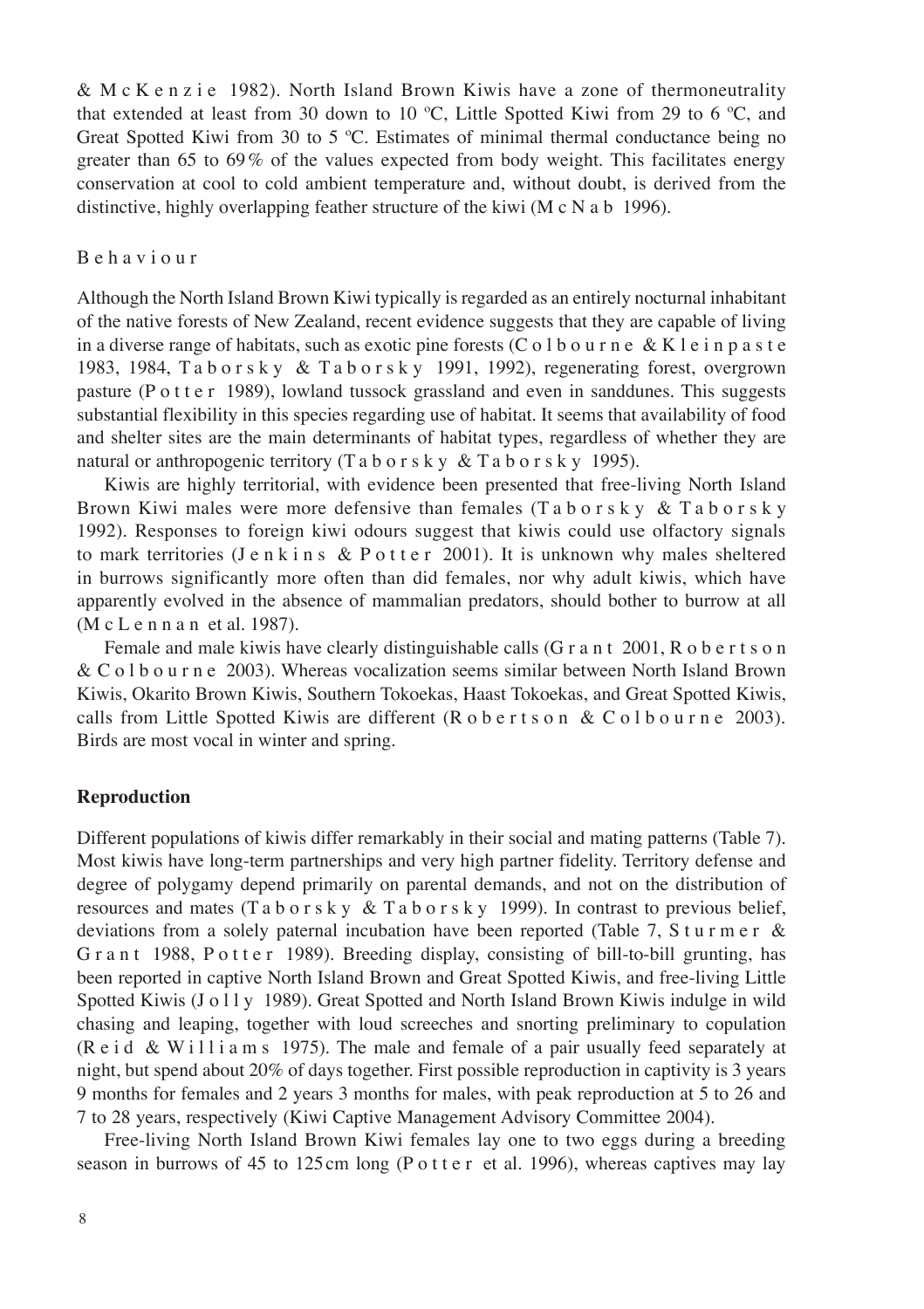Table 7. Breeding and social behavior characteristics of regional populations of kiwis (from B urbidge et al. 2003). **Table 7.** Breeding and social behavior characteristics of regional populations of kiwis (from B u r b i d g e et al. 2003).

|  | haracter |  |
|--|----------|--|
|  |          |  |

| Character                           |                |                 | Brown Kiwi                             |                    |                            | Little Spotted              | Great Spotted              |
|-------------------------------------|----------------|-----------------|----------------------------------------|--------------------|----------------------------|-----------------------------|----------------------------|
|                                     | North Island   | Okarito Rowi    |                                        | Tokoeka            |                            |                             |                            |
|                                     |                |                 | Haast                                  | Fiordland          | Steward Island             |                             |                            |
| <b>Sreeding</b>                     |                |                 |                                        |                    |                            |                             |                            |
| Incubator                           | Male           | Male and female | Male and female                        | Male and female    | Male and female            | Male                        | Male and female            |
|                                     | $75 - 85$ days | $65 - 75$ days  | $65 - 75$ days                         | $65 - 75$ days     | $65 - 75$ days             | $65 - 75 \text{ days}$<br>1 | $\sim 70~\mathrm{days}$    |
| Incubation time<br>Clutch size      | $1$ to $2$     |                 | $\overline{a}$                         | $\frac{1}{1}$ to 2 |                            |                             | $\overline{1}$             |
| Number of clutches                  | $1$ to $3$     | $1$ to $2$      | $\frac{1 \text{ to } 2}{\text{White}}$ |                    | $1$ to $2$                 | $1$ to $2$ White            | $1$ to $2$                 |
| Egg colour<br>Laying season         | White          | Pale green      |                                        | White              | Pale green                 |                             | Pale green                 |
| Social                              | $May - Feb$    | $luly - Dec$    | $Iuly - Dec$                           | $une - Dec$        | $\text{tuly} - \text{Nov}$ | sept - Jan                  | $\text{Iuly} - \text{Dec}$ |
|                                     | ż              | Yes             | Probably                               | Yes                | Yes                        | $\tilde{\mathsf{z}}$        | $\frac{1}{2}$              |
| Family groups<br>Tolerate intruding | Yes            | No; kill        | Jnknown                                | Jnknown            | No; kill                   | $\overline{a}$              | Jnknown                    |
| juveniles                           |                | other juveniles |                                        |                    | other juveniles            |                             |                            |
|                                     |                |                 |                                        |                    |                            |                             |                            |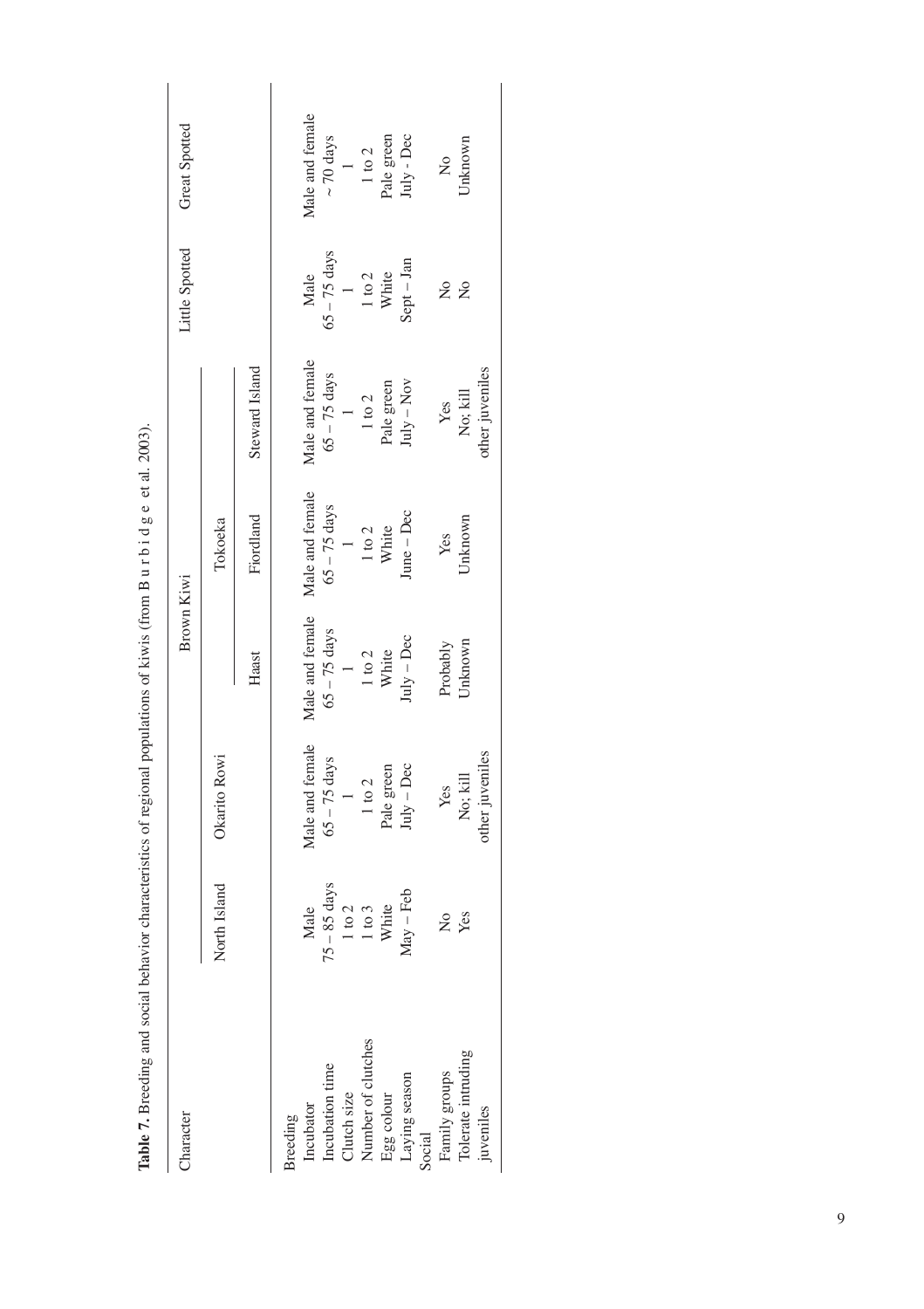four to six (R e i d 1981), even up to eight (C o c k r e m et al. 1992). Eggs of captive North Island Brown females were found to be generally smaller (360 g) than those of freeliving kiwis (431 g). This was related to a possible influence of diet (R e i d 1981). Interval between eggs laid in a clutch was most commonly 21 to 30 days in captive North Island Brown Kiwis kept either indoors or outdoors, and 31 to 40 days in captive Little Spotted Kiwis (C  $o$  c  $k$  r e m et al. 1992).

Kiwis have a seasonal pattern of egg laying with a peak from mid winter to mid spring (M c L e a n n a n 1988, C o c k r e m et al. 1992). It was mentioned that kiwis lay eggs in all months of the year in captivity, with the removal of eggs to incubators likely to stimulate replacement laying (J o 11 y 1989). However, a distinct egg laying pattern similar to that of free-living birds were recorded for North Island Brown, Great Spotted and Little Spotted captive kiwis when eggs were either naturally incubated or remove to artificial incubation (C o c k r e m et al. 1992). Mean plasma testosterone levels in North Island Brown Kiwi males were low (less than 0.18 ng/ml) during February to April, rose in May to a broad peak lasting four months (maximum levels 1.90 ng/ml), whereafter it declined. The above is in accordance to the breeding season in New Zealand. Mean estradiol levels in males followed a similar pattern, with the exception of peak levels (1750 pg/ml) reached in April. In females estradiol levels stayed low during the non breeding season, increased over the three months before egg laying, and started to decline in the two weeks before laying. Mean testosterone levels were low (less than 0.10 ng/ml) throughout the year in female kiwis, and progesterone concentrations did not change significantly during the year in either male or female kiwis (Potter & Cockrem 1992).

In contrast to most other avian species, female kiwis have paired ovaries, both functional (K i n s k y 1971). Egg production is an extremely expensive task for kiwi females (C a l d e r et al. 1978), affording an extra energy expenditure equivalent to about 100 % of basal metabolic rate during the period of egg production, which lasts for about 34 days (T a b o r s k y 1994). The common view that brood care is the main demanding parental duty in birds probably does not apply to kiwi, seen the major production cost in the production of female gametes, which apparently bears on the mating system (T a b o r s k y & T a b o r s k y 1993). Female North Island Brown Kiwis lost about 9 % of peak body weight for each egg they laid, with a corresponding figure of 17 % for males that incubated full-term ( $P$  o t t e r et al. 1996).

North Island Brown Kiwis lay an egg  $(416g)$  that is approximately 400% above the allometrically expected value for a bird with a body weight of  $2.2 \text{ kg}$  (P r i n z i n g e r & D i e t z 2002). Yolk content presents of up to 65% of fresh egg mass, compared to around 32 % in domestic fowl eggs (C a l d e r et al. 1978). Egg weights of 330 to 519 g for North Island Brown Kiwi females with a body weight of 2.09 to 3.27 kg, and 275 to 368 g for Little Spotted females (1.04 to 1.25 kg body weight), have been reported (R e i d 1971). Values of 121 to 139 mm and 76 to 81 mm were found for length and width, respectively, of eggs from free-living North Island Brown Kiwis (M c L e n n a n 1988). Dimensions for eggs from free-living Little Spotted Kiwi were 106.5 to 112.3 mm in length, 67.2 to 71.9 mm in width, with an eggshell thickness of 0.44 mm (J o l l y 1989). In North Island Brown Kiwis the incubation time is approximately 75 to 85 days, compared to an expected time of 42 to 44 days for an egg of this size. The increase of embryonic oxygen consumption rate reaches a plateau phase (0.113 ml  $O_2/g/h$ ) between day 22 and five before hatching. Mean total oxygen uptake per egg  $(43.01 L O<sub>2</sub>)$ , corresponding to an energy turnover rate of 2.04 kJ/g during embryonic development, is well within the expected value for all birds  $(2.00 \pm 0.8 \text{ kJ/g})$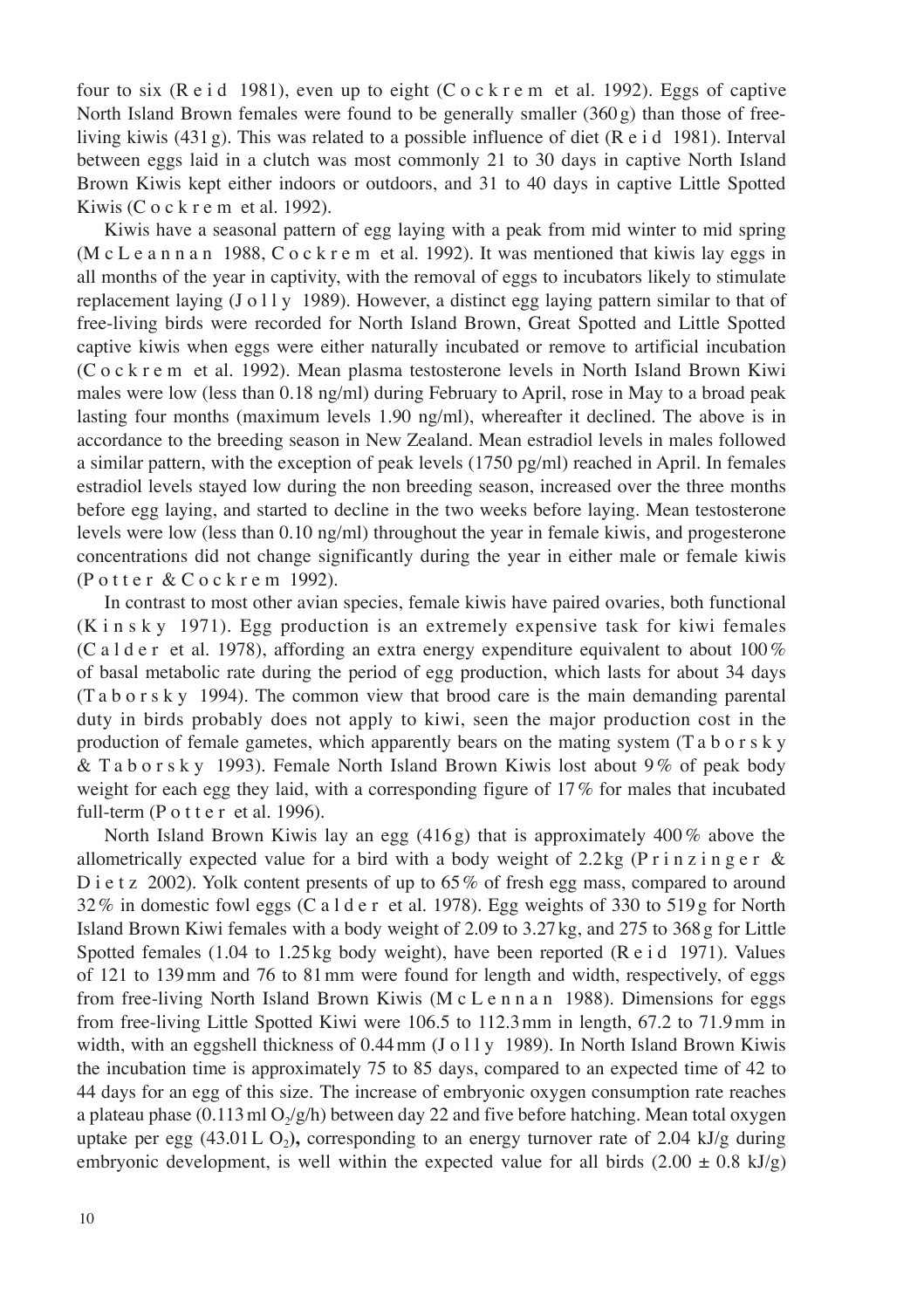(P r i n z i n g e r  $\&$  D i e t z 2002). This illustrates that the kiwi is as efficient as other avian embryos (C a l d e r 1979). The kiwi embryo utilizes approximately 17% (847 kJ) of the energy originally stored in the egg (4942 kJ), with  $48\%$  of the egg's initial yolk mass found as spare yolk in the hatchling (34 % of chick weight). The latter can serve as the chick's sole source of energy and substrate for tissue production for up to at least 17 days after hatching (C a l d e r 1979, P r i n z i n g e r & D i e t z 2002). Triacylglycerol  $(83.2\%)$  and phospholipids  $(8.4\%)$  form the majority of the total lipid contents of the kiwi egg  $(B \circ d y)$ & R e i d 1983). The fatty acid and amino acid composition of kiwi eggs are presented in Tables 8 and 9.

Incubation behaviour varies among the different species of kiwis. Whereas for North Island Brown and Little Spotted Kiwis only the male incubates the eggs, except for in the first week, Okarito Brown Kiwis and the Tokoekas share incubation between genders. Group members in the Southern Tokoeka family can assist with incubation to the extent that breeding males may take no part in incubation at all (Table 7). Incubating males of all species and females of North Island Brown Kiwis, Okarito Brown Kiwis and Tokoekas shed the feathers on their lower belly and develop a large, naked, brood patch., presumably to increase the transfer of heat from their body to the egg (C o l b o u r n e 2002). In the Great Spotted Kiwi, males incubate throughout the day and during the early evening. Females incubate for three to eight hours each night when males emerge to forage, but do not seem to develop a brood patch (M c L e n n a n & M c C a n n 1991). In contrast to previous believe (R o w e 1978), C o l b o u r n e (2002) found that North Island Brown Kiwis turn their eggs regularly. In nature incubation of all species of kiwi studied did not begin until one to seven days after laying. Incubation temperatures are presented in Table 10.

| Fatty acid    | Diet |                 | Egg           |
|---------------|------|-----------------|---------------|
|               |      | Triacylglycerol | Phospholipids |
| 14:0          | 2.0  | 0.4             | tr            |
| 15:0          | 0.5  | 0.2             | tr            |
| 16:0          | 20.2 | 26.2            | 16.6          |
| 17:0          | 1.1  | 0.9             | 0.9           |
| 18:0          | 23.1 | 3.1             | 22.8          |
| $19:0 - 22:0$ | tr   | 0.4             | 0.6           |
| 14:1          | 0.7  | tr              | tr            |
| 15:1          | 0.5  | tr              | tr            |
| 16:1          | 2.9  | 4.3             | 1.1           |
| 17:1          | 0.4  | 0.9             | 0.2           |
| 18:1          | 30.6 | 52.1            | 17.8          |
| 18:2          | 13.4 | 10.3            | 8.2           |
| $18:3 - 20:1$ | 3.1  | 1.3             | 0.7           |
| 20:2          |      |                 | tr            |
| 20:3          |      |                 | 1.1           |
| 20:4          | 1.5  | tr              | 19.1          |
| 20:5          |      |                 | 2.5           |
| 22:4          |      |                 | 0.3           |
| 22:5          |      |                 | 1.9           |
| 22:6          |      |                 | 6.3           |

**Table 8.** Fatty acid composition of triacylglycerol and phospholipids constituents of infertile North Island Brown Kiwi eggs (weight % of total fatty acids,  $n = 2$ , egg weight = 375 g, lipid content = 82 g) (B o d y & R e i d 1983).

Tr, trace, indicate less than 0.1.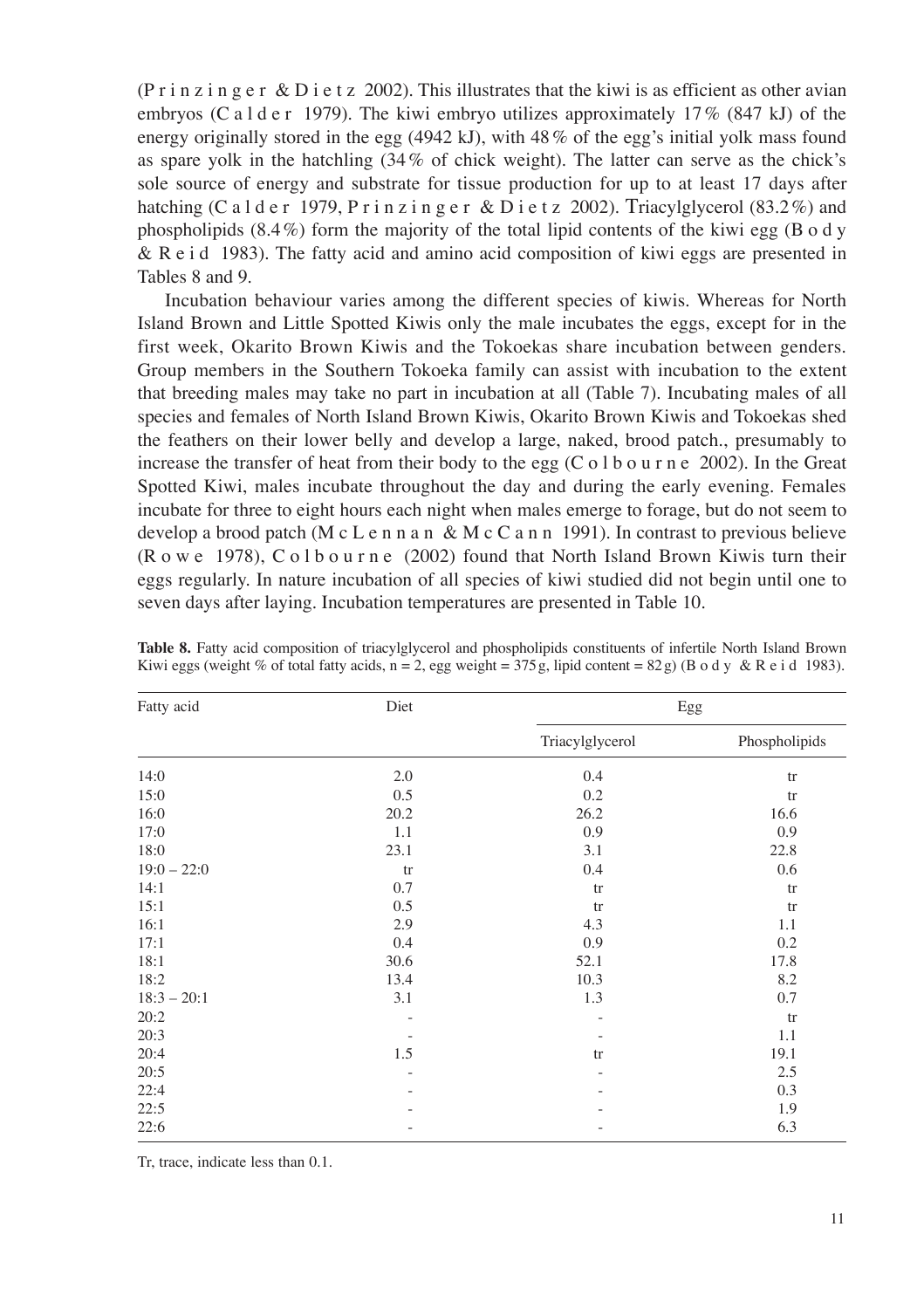| Amino acid    | Kiwi  | Domestic fowl |  |
|---------------|-------|---------------|--|
| Alanine       | 4.97  | 8.48          |  |
| Arginine      | 5.65  | 5.74          |  |
| Aspartic acid | 8.87  | 8.04          |  |
| Cystine       | 2.17  | 1.25          |  |
| Glutamic acid | 13.13 | 10.77         |  |
| Glycine       | 3.22  | 6.50          |  |
| Histidine     | 2.52  | 2.39          |  |
| Isoleucine    | 5.20  | 5.24          |  |
| Leucine       | 8.23  | 8.08          |  |
| Lysine        | 7.85  | 6.25          |  |
| Methionine    | 3.73  | 3.52          |  |
| Phenylalanine | 5.52  | 5.10          |  |
| Proline       | 4.70  | 5.68          |  |
| Serine        | 8.13  | 8.26          |  |
| Threonine     | 5.79  | 5.42          |  |
| Tyrosine      | 4.50  | 3.58          |  |
| Valine        | 5.82  | 5.70          |  |

**Table 9.** Amino acid composition of infertile North Island Brown Kiwi eggs (g amino acid/100 g amino acids,  $n = 2$ , egg weight = 375 g, protein content = 40.9 g) (B o d y & R e i d 1983).

**Table 10.** Natural incubation characteristics reported for kiwi eggs.

| Kiwi               | Temperature $(^{\circ}C)$ |               | Water loss<br>$(\%)$ | Source                     |
|--------------------|---------------------------|---------------|----------------------|----------------------------|
|                    | Top                       | <b>Bottom</b> |                      |                            |
| Free-living        |                           |               |                      |                            |
| North Island Brown | 36.5                      | 27.0          | 12.5                 | $C_0 1 b_0 u r n e$ (2002) |
| Okarito Brown      | 36.5                      | 28.5-32.0     | $\qquad \qquad -$    | $C_0 1 b_0 u r n e$ (2002) |
| Captive            |                           |               |                      |                            |
| North Island Brown | 37.1                      | 26.0          | -                    | R o w e (1978)             |

Kiwis do not hatch in the typical way of avian species in that, on hatching, the chick is able to rotate within the egg and, with the use of its egg tooth, pips a liberating circle of punctures. Instead, a single puncture is made in the air-cell end, where the shell is thinner than in the rest of the egg. The hatching chick may pause for as long as two days before finally flexing and rupturing the shell, which usually fractures along the line of the air-cell (R o w e 1978). Hatching weight of captive North Island kiwis is reported as approximately 75 % of fresh egg weight, with a decrease in body weight till day eight post-hatching. Body weight starts to increase 12 days after hatching (P r i n z i n g e r & D i e t z 2002).

Hatching success of kiwis has found to be low (Table 11). However, using knowledge of the incubation requirements of other ratites, and an adaptive management framework, hatching rate has been improved through artificial incubation (B a s s e t t et al. 2003).

Kiwi eggs, with a massive yolk for culture, very long incubation period, disproportionately thin shell that is easily hair-line cracked, and exposure to bacteria and fungi in a damp underground burrow, could represent a good opportunity for invading microbes (C a l d e r 1979). This suggestion is supported by a substantial incidence of late embryonic death and decay during natural incubation in free-living North Island Brown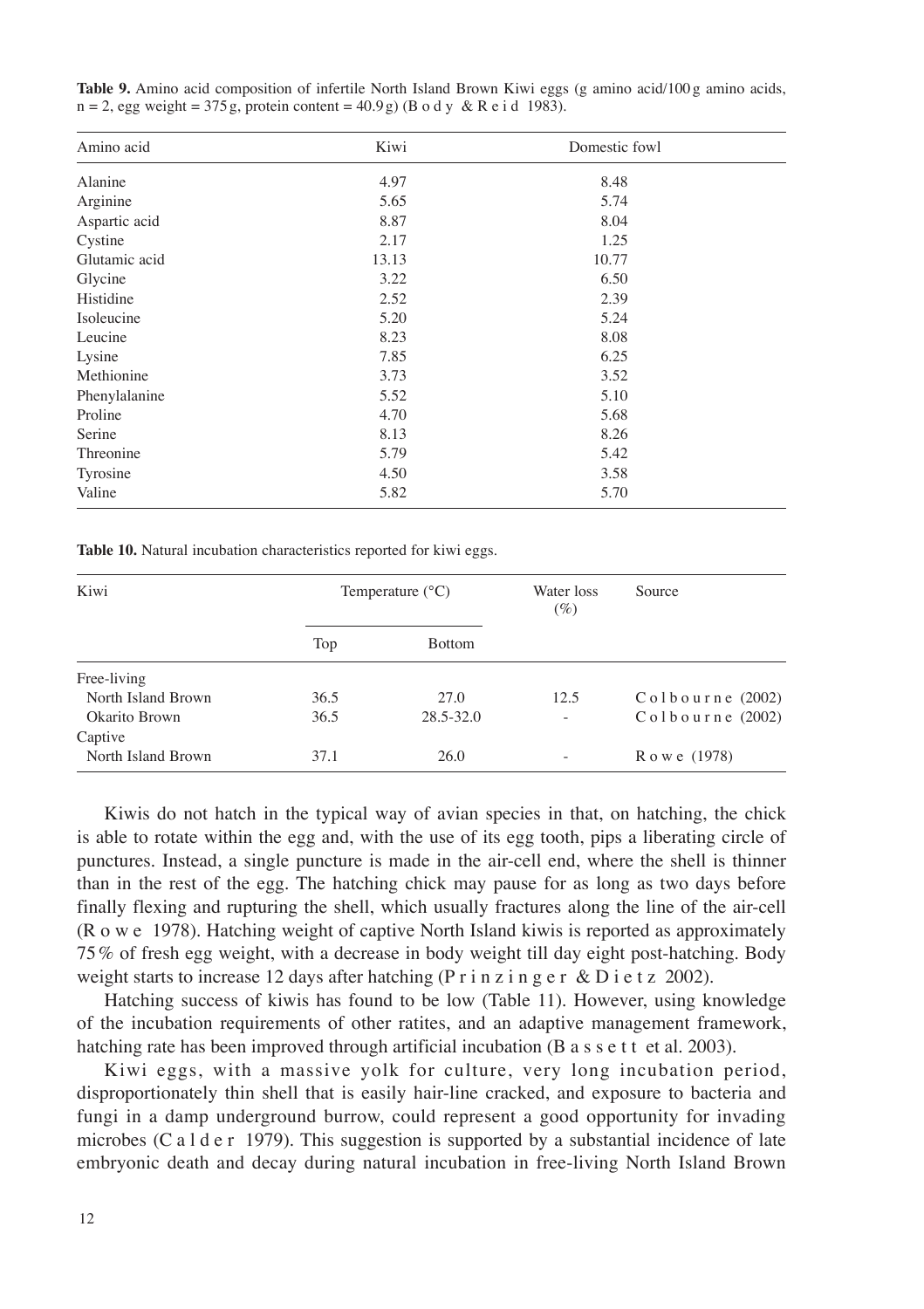Kiwis (M c L e n n a n et al. 1996). However, egg white of North Island Brown Kiwis contains a high concentration  $(2.3\% \text{ vs } 1.5\% \text{ for domestic fowl})$  of ovoinhibitor, a broad spectrum fungal proteinase with implied antimicrobial defense action (O s u g a  $\&$  F e e n y 1968). Also high contents of lysozyme *g* (3.75 compared to that in Emden goose taken as 1.00), that attacks peptiglycans from gram-negative bacteria (P  $r$  a g  $e r$  et al. 1974). P o t t e r & B a s s e t t  $(2001)$  ascribed late embryo deaths in naturally incubated eggs to nest desertion. Embryo mortality in partially artificially incubated eggs collected from the wild was found to remain constant across age classes.

| Kiwi                       | Number of eggs | Hatched $(\% )$ | Source                          |
|----------------------------|----------------|-----------------|---------------------------------|
| Free-living                |                |                 |                                 |
| North Island Brown         | 83             | 31              | $M c L e n n a n$ et al. (1996) |
|                            | 21             | 29              | $Mc$ Lennan (1988)              |
|                            | 26             | 23              | Potter et al. $(1996)$          |
| <b>Great Spotted</b>       | 19             | 37              | $M c L e n n a n$ et al. (1996) |
| Captive                    |                |                 |                                 |
| North Island Brown, Little |                |                 |                                 |
| Spotted, Great Spotted     | 158            | 23              | $C$ o c $k$ r e m et al. (1992) |
|                            |                |                 |                                 |

**Table 11.** Hatchability of kiwi eggs.

North Island Brown Kiwi, Okarito Brown Kiwi, Southern Tokoeka, and Little Spotted Kiwi chicks in the wild leave the nest at one week of age. North Island Brown Kiwi chicks return daily for up to six weeks and leave the parental territory at six to nine weeks. Okarito Brown Kiwi chicks remain in the parental territory for six months to several years, and Southern Tokoeka for up to seven years. Great Spotted Kiwi chicks return daily for two to four weeks, and leave the parental territory in four to 12 months (R o b e r t s o n  $\&$ C o l b o u r n e 2003). The Department of Conservation, New Zealand, distinguishes age stages of kiwis as presented in Table 12.

Table 12. Age categories defined for kiwis (R o b e r t s o n & C o l b o u r n e 2003).

| Kiwi                                                 | Chick                                               | Juvenile                                          | Sub-adult                                                  | Adult                                                |
|------------------------------------------------------|-----------------------------------------------------|---------------------------------------------------|------------------------------------------------------------|------------------------------------------------------|
| North Island Brown,<br><b>Great Spotted</b>          | 0 to 10-50 days,<br>In nest or return<br>every day. | 10-50 to 180 days,<br>Independent from<br>nest.   | 80 days to 4.5 years.                                      | Over 4.5 years.                                      |
| Okarito Brown,<br>Southern Tokoeka<br>Little Spotted | $< 60$ days.<br>In nest.                            | 60-180 days.<br>Independent<br>birds of $<$ 500g. | 80 days to 4.5 years.<br>Independent<br>birds of $>$ 500g. | Over 4.5 years.<br>Fully-grown<br>birds of $> 1$ kg. |

# **Nutrition**

Kiwis have exceptionally slow growth rates for birds, and are still growing at ages of 3 to 5 years, while their weight may not stabilise until 4 to 6 years old (R o b e r t s o n 2004). The growth of wild North Island Brown Kiwis until 1500 days after hatching were described with second-order polynomial regressions by M c L e n n a n et al. (2004):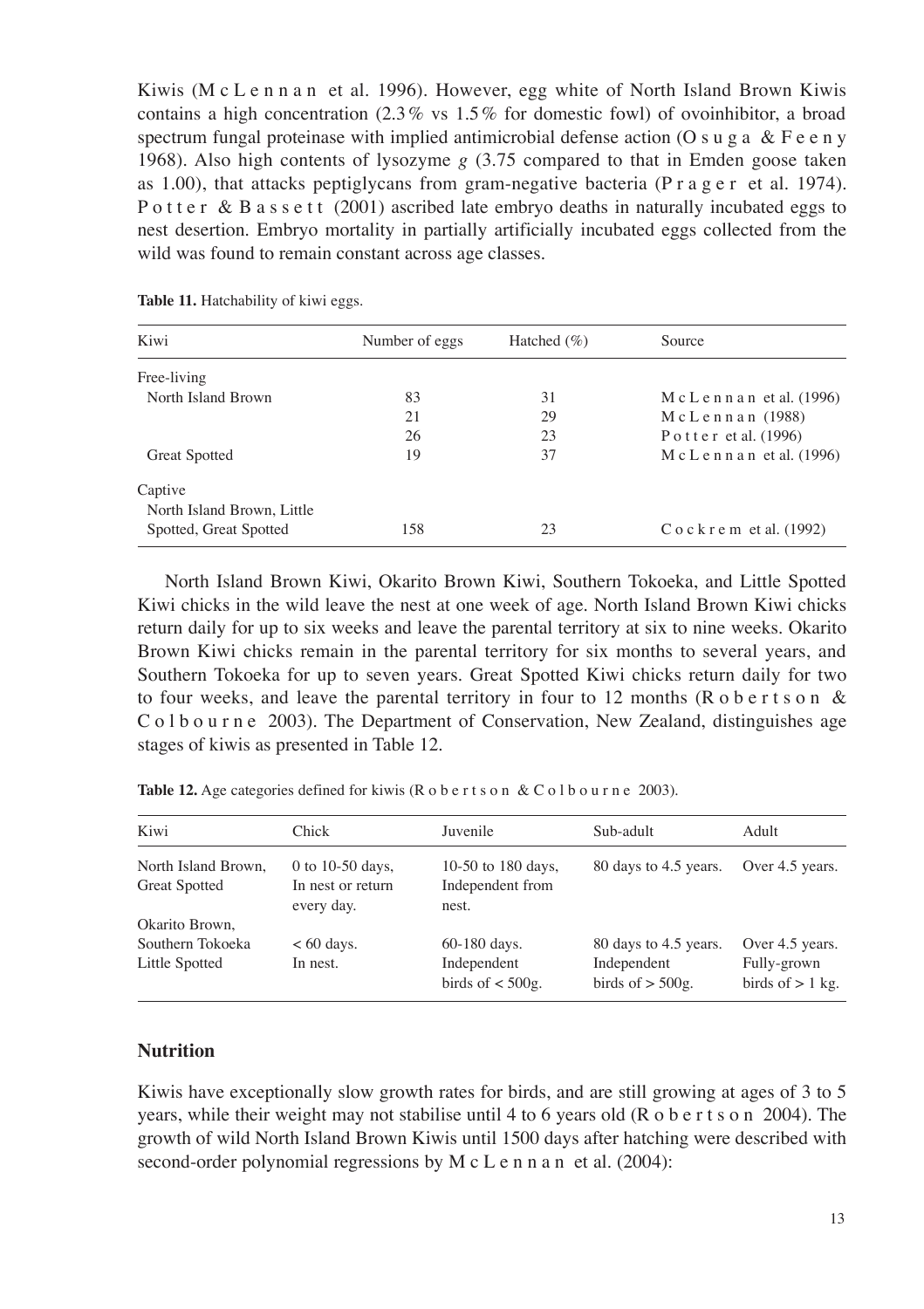Male (n = 34)  $-y = 339 + 3.872x - 0.002x^2$ Female ( $n = 22$ ) -  $y = 294 + 4.613x - 0.002x^2$ where  $y =$  weight (g) and  $x =$  age (days).

Absolute growth rates declined from 6.3 g/d at day 30 to around 0.9 g/d at 500 days after hatching. Ongoing research on the management of captive kiwis at Massey University, New Zealand, illustrates that growth rates are faster than in the wild, but final adult size may be smaller (H. R  $o$  b e r t s  $o$  n – personal communication).

The gizzard of the adult North Island Brown Kiwi measures approximately 75 x 55 mm and has an estimated maximum capacity of 40 to 45 cc (R e i d et al. 1982). According to O w e n (1841) the oval-rounded muscular stomach of the kiwi resembles more the membranous stomach of carnivorous birds than that of a sub-compressed shape gizzard. The kiwi's nocturnal and secretive behaviour makes it virtually impossible to identify food taken by surveillance (R e i d et al. 1982, C o l b o u r n e & P o w l e s l a n d 1988). Knowledge of kiwi diets in the wild has depended largely on examination of gizzard contents from accidentally killed kiwis. In a total of 146 faeces samples from Southern Tokoekas examined, 15 invertebrate groups were recognised as prey (C o l b o u r n e & P o w l e s l a n d 1988). The occurrence of annelids in faeces was greater than 70% for most of monthly samples, and averaged 80% overall. R e i d et al. (1982) found annelids in 94% of 50 gizzards of North Island Brown Kiwis, and  $C_0$  l b o u r n e et al. (1990) recorded them in 75% of 61 faeces samples from Little Spotted Kiwis. The above is in accordance to the long established and popular belief, assumed from bill shape and probe holes  $(B \text{ u} 11 \text{ e r} 1888)$ , that New Zealand's rich earthworm fauna provides the kiwi's staple diet. This is supported by the generally better initial acceptance of, and sustained preference for, earthworms over other items by newly-captured North Island Brown Kiwis (L i n t 1966, C l a y t o n 1972, D a v i s & G r e e n w e 11 1976). The four invertebrate groups excluding Annelida which contributed most soft tissue dry matter to the sample in the study of  $C \circ 1$  b o u r n e & P o w l e s l a n d (1988) were Lepidoptera (36%), Coleoptera (21%), Arachnida (19%) and Hemiptera (10%).

Vegetable matter, including miro, hinau (*Elaeocarpus dentatus*) (B u l l e r 1888), and leaves of *Gleichenia dicarpa*, *Leptospermum scoparium*, *Halocarpus biforme*, a *Coprosma* sp., the liverwort *Bazzania* sp. and unidentified mosses (C o l b o u r n e & P o w l e s l a n d 1988), have been reported in the gizzards of kiwis (G u r r  $1952$ , B u l 1 1959, W a t t, 1971, R e i d et al. 1982). Analyses of the subcutaneous fats from a free-living North Island Brown Kiwi (S h o r l a n d & G a s s 1961) showed that linoleic (C18: 2) and linolenic (C18: 3) fatty acids, which generally are associated with a vegetarian diet, together represented nearly 6 % of the fatty acids in the kiwi. The widespread ingestion of grit indicates further the importance of foods other than soft-bodied species to kiwis (R e i d et al. 1982).

A pair of mucusal 'diving' valves, characteristic of aquatic birds, is found at the proximal end of the terrestrial kiwi's nasal passages (B a n g 1971), which presumably functioned to reduce dust inhalation when birds are sniffing for food. As kiwis probably evolved in humid rain forests with generally damp humus and soils, and as pneumoconiosis seems more prevalent among kiwis living in drier habitats (S m i t h et al. 1973), R e i d et al. (1982) suggested that these valves may facilitate feeding from water.

R e i d et al. (1982) concluded that, due to, the diverse feeding habits of North Island Brown Kiwis, and intake of components that are accessible, a 'typical' diet probably does not exist. Furthermore, rapid gizzard fragmentation of soft-bodied worms and insects and quick passage through the gut complicated the determination of relative contributions of various items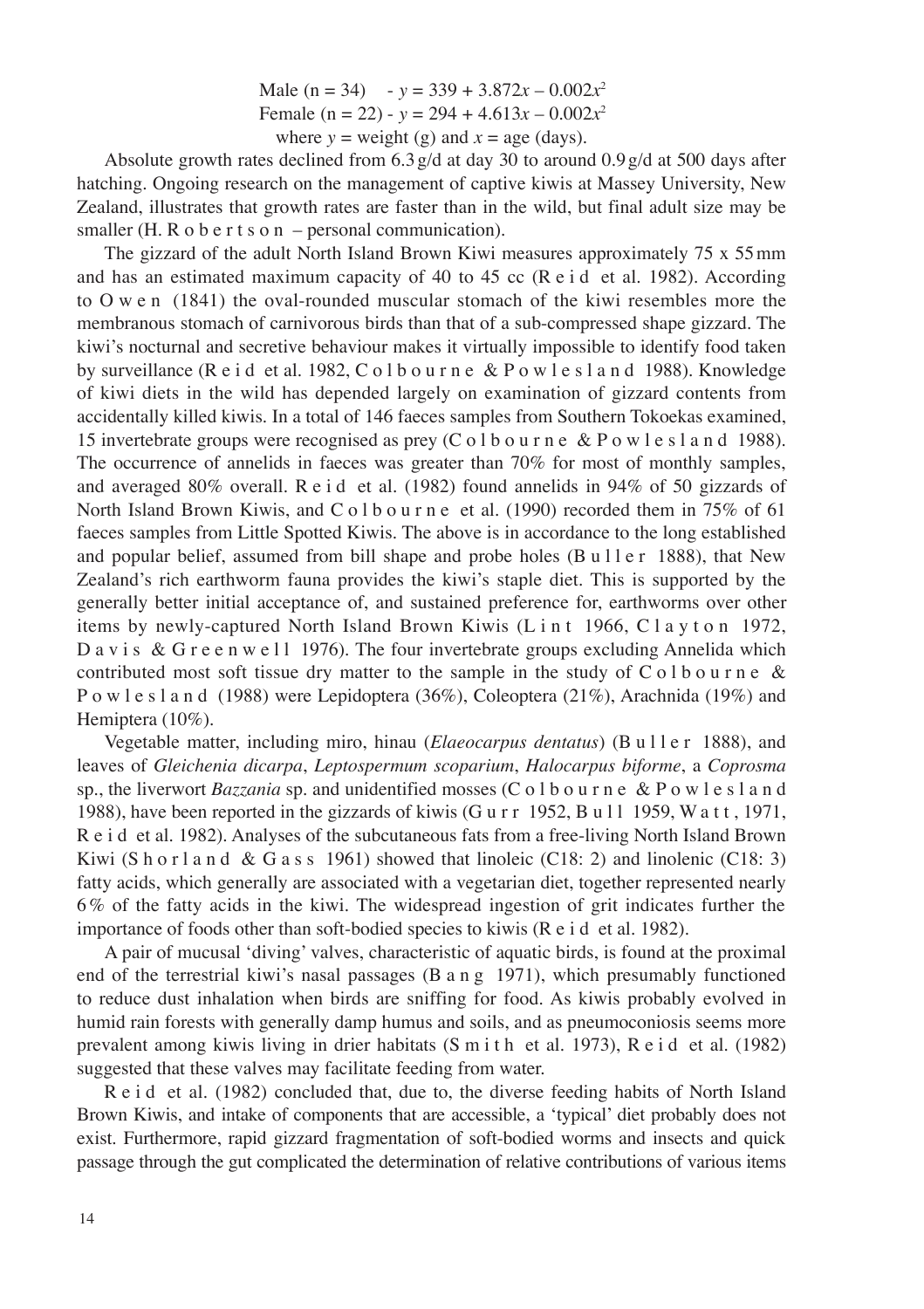to the diet from gut analyses alone. His estimation of the relative contributions of different items to an 'average' diet is 40 to 45 % earthworms, 40 to 45 % other invertebrates, and 10 to 15 % plant material. In the latter seeds and fruits are at least twice as important as greens. Items taken are small, or, because of high water or indigestible content, low in available energy content.

Whereas R e i d et al. (1982) suggested that North Island Brown Kiwis may be random feeders and that numbers of prey ingested reflect supply rather than choice, Little Spotted Kiwis are selective feeders, choosing large (body length  $> 8$  mm) slow-moving invertebrates from the upper layers of soil (C o l b o u r n e et al. 1990). According to M c L e n n a n

| Species                       | Kiwi                 | Source                                |
|-------------------------------|----------------------|---------------------------------------|
| Feather lice                  |                      |                                       |
| Apterygon mirum               | North Island Brown   | Clay (1961), Tandan (1972)            |
| Apterygon dumosum             | Southern Tokoeka     | Tandan (1972)                         |
|                               | Little Spotted       | Tandan (1972)                         |
| Apterygon hintoni             | <b>Great Spotted</b> | Clay (1966), Tandan (1972)            |
| Apterygon okarito             | Okarito Brown        | Palma & Price (2004)                  |
| Rallicola gadowi              | Southern Tokoeka     | C l a y (1972)                        |
| Rallicola gracilentus         | Great Spotted        | C l a y (1972)                        |
| Rallicola pilgrimi            | Little Spotted       | $C1a$ y (1972)                        |
| Rallicola rodericki           | North Island Brown   | Palma (1991)                          |
| Feather mites                 |                      |                                       |
| Kiwialges palametrichus       | North Island Brown   | Gaud & Laurence (1981), Bishop (1984) |
|                               | Southern Tokoeka     | Gaud & Atyeo (1970), Bishop (1984)    |
|                               | Little Spotted       | Gaud & Atyeo (1970), Bishop (1984)    |
|                               | <b>Great Spotted</b> | Gaud & Atyeo (1970), Bishop (1984)    |
| Kiwialges phalagotrichus      | North Island Brown   | Bishop (1984)                         |
|                               | Southern Tokoeka     | Gaud & Atyeo (1970), Bishop (1984)    |
|                               | Little Spotted       | Gaud & Atyeo (1970), Bishop (1984)    |
|                               | <b>Great Spotted</b> | Bishop (1984)                         |
| Kiwialges cryptosikyus        | Southern Tokoeka     | Gaud & Atyeo (1970), Bishop (1984)    |
|                               | <b>Great Spotted</b> | Bishop (1984)                         |
| Kiwialges haastii             | Great Spotted        | Bishop (1984)                         |
| Ticks                         |                      |                                       |
| Haemaphysalis longicornis     | North Island Brown   | Heath (1977)                          |
| Ixodes anatis                 | North Island Brown   | Dumbleton (1953)                      |
| Fleas                         |                      |                                       |
| Parapsyllus nestoris nestoris | Southern Tokoeka     | Smit (1979)                           |
| Haematozoa                    |                      |                                       |
| Babesia kiwiensis             | North Island Brown   | $P \text{e}$ i r c e et al. (2003)    |
| Hepatozoon kiwii              | North Island Brown   | Peirce et a.1 (2003)                  |
| Nematodas                     |                      |                                       |
| Cyrnea apterycis              | North Island Brown   | Harris (1975)                         |
|                               |                      | Clark & McKenzie (1982)               |
| Heterakis apterycis           | North Island Brown   | Clark & McKenzie (1982)               |
| Toxocara cati                 | North Island Brown   | Clark & McKenzie (1982)               |
| Porrocaecum ensicaudatum      | North Island Brown   | Clark (1983)                          |
| Cupillaria sp.                | North Island Brown   | Clark (1983)                          |
| Tetrameres sp.                | North Island Brown   | Clark (1983)                          |
| Protozoa                      |                      |                                       |
| Eimeria sp                    | North Island Brown   | Thompson & Wright (1978)              |
| Fungi                         |                      |                                       |
| Cryptococcus neformans        |                      |                                       |
| var. gattii                   | North Island Brown   | H i 11 et al. (1995)                  |
|                               |                      |                                       |

**Table 13.** Parasites found in kiwis.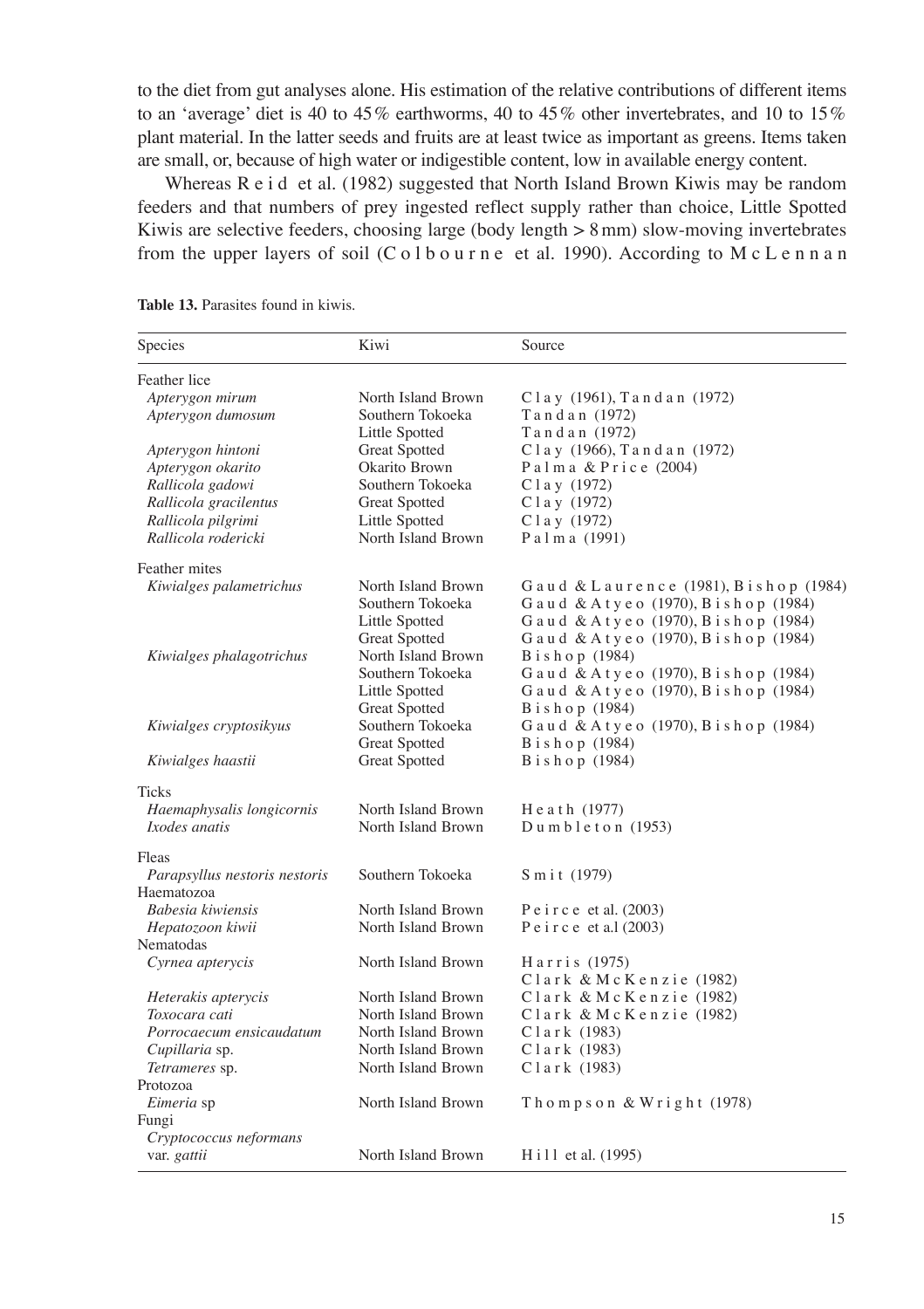(1988) incubating North Island Brown Kiwi males at Hawke's Bay spent about half the feeding time of non-incubating kiwis, with feeding bouts averaged 4.9 h in the former.

Evidence indicates that kiwis use smell  $(B \, u \, l \, l \, e \, r \, l \, s \, s \, s \, e \, n \, h \, a \, m \, l \, l \, l \, o \, n \, g$ 1911, Wenzel 1968, 1971) and, probably, also sound (R e i d & Williams 1975), to locate food, with no proof that sight is important for feeding (R e i d et al. 1982).

#### **Diseases**

Ingestion of foreign bodies, egg-related peritonitis, yolk sac retention and infection, septicaemia, pneumonia, bronchitis, cryptococcosis, aspergillosis, coccidiosis, visceral gout, dermatitis, avian tuberculosis, steatitis, goitre, necrotic enteritis and lipidosis have been recorded as causes of mortality in captive kiwis (B o a r d m a n 1998, J a k o b - H o f f 2001).

Several pathogens found in kiwis are presented in Table 13. In New Zealand *Ixodes anatis* is the most commonly found tick species on North Island Brown Kiwi and is known as the kiwi tick (P e i r c e et al. 2003).

## **Conclusions**

Kiwis, the smallest of the extant ratites, are still a mystery, even in their country of origin, New Zealand. Due to an extremely fast rate of becoming extinct interest in these birds was stimulated at the beginning of the 1990's. Currently research mainly concentrated on conservation efforts inside New Zealand.

The kiwi represents a biological oddity. It is thus surprising that not more studies are devoted to this avian species. Most facts about kiwis are based on generalized, often contradictory, observations, such as the egg laying pattern of birds in captivity.

Although hatching of kiwis in captivity has been noted since 1945, captive breeding, with the aim of releasing juvenile birds into the wild, is still in its infancy. Careful consideration of factors such as genetics, behaviour and feeding, have to be taken into account in such practices. This urged for further in depth studies on biology and behaviour of wild populations. Very little is known about the digestive physiology of the kiwi. Attention has to be focus on the tolerance of the digestive mechanism of the kiwi to nutrients supplied by captive diets, which are mostly formulated based on requirements of domesticated species. A further point of concern would be the possible effect of nutritional imprinting caused by captive diets on nutritional adaptation of birds to the nutrient content of food available in the natural environment.

#### **L I T E R A T U R E**

ASCHOFF J. & POHL H. 1970: Rhythmic variations in energy metabolism. *Fed. Proc. 29: 1541–1552.*

BAKER A.J., DAUGHERTY C.H., COLBOURNE R. & McLENNAN J.L. 1995: Flightless brown kiwi of New Zealand possess extremely subdivided population structure and cryptic species like small mammals. *Proc. Natl. Acad. Sci. 92: 8254–8258*.

BANG G.B. 1971: Functional anatomy of the olfactory system in 23 orders of birds. *Acta Anat Suppl. Vol. 79: 1–76.* BANG G.B. & COBB S. 1968: The size of the olfactory bulb in 108 species of birds. *Auk 85: 55–61.*

BARTLETT A.D. 1850: On the genus *Apteryx*. *Proc. Zool. Soc. Lond. 1850: 274–276.*

BASSE B., McLENNAN J.A. & WAKE G.C. 1999. Analysis of the impact of stoats, *Mustela erminea*, on northern brown kiwi, *Apteryx mantelli*, in New Zealand. *Wildl. Res. 26: 227–237*.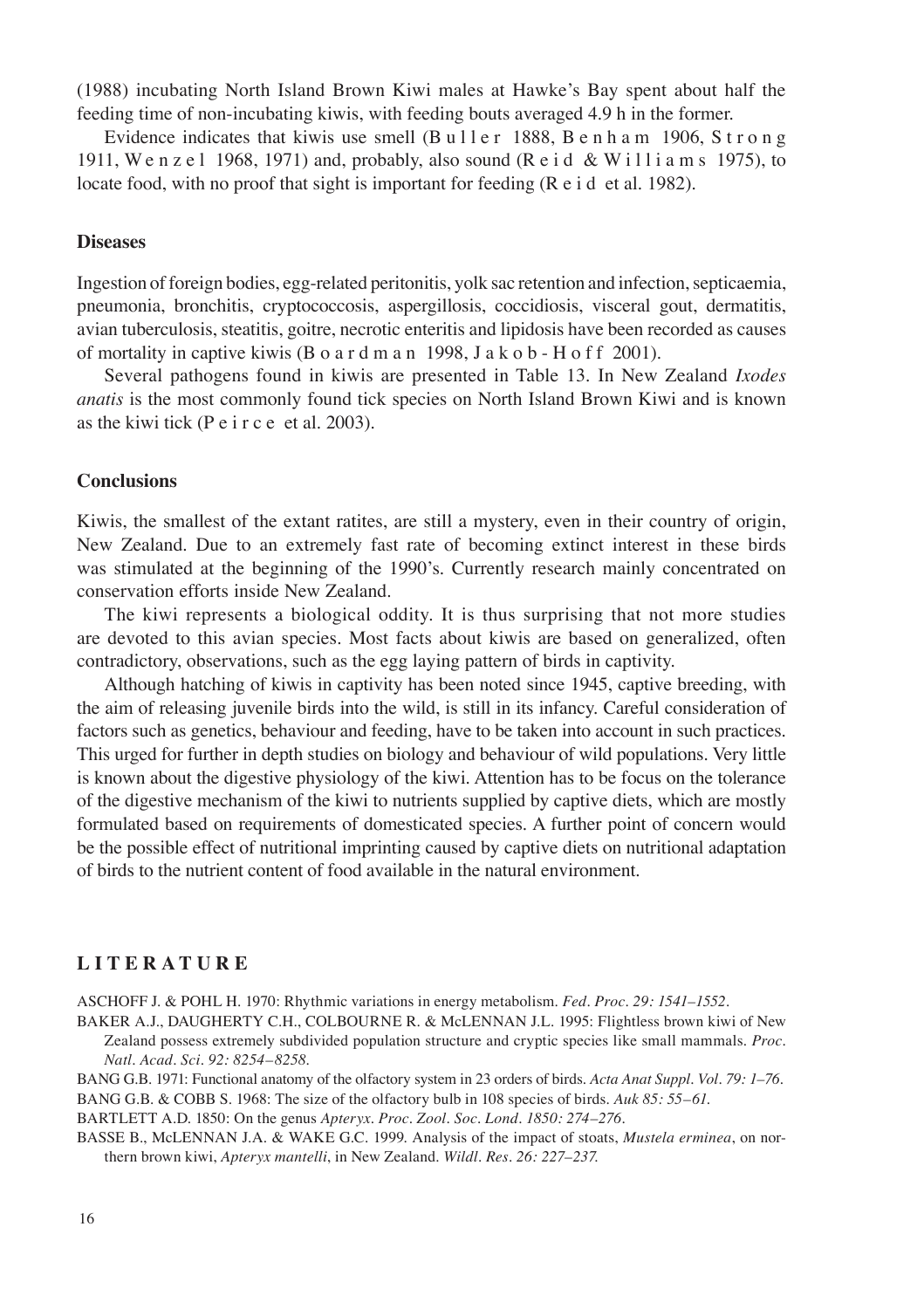- BASSETT S., TRAVERS C., HARVEY C., McCORMACK H. & VERCOE D. 2003: Collecting eggs and hatching chicks: the contribution of artificial incubation to kiwi conservation. *Proc. Aust. Ornithol. Conf., Australian National University, Canberra, Australia: 18.*
- BEALE G. 1991: The maturation of the skeleton of a kiwi *(Apteryx australis mantelli)*  a ten year radiological study. *J. Roy. Soc. NZ 21: 219–220.*
- BEDDARD F.E. 1899: Notes on the anatomy of the genus *Apteryx*. *Novit. Zool. 6: 386–402.*

BENHAM W.B. 1906: The olfactory sense in *Apteryx. Nature 74: 222–223.*

- BISHOP D.M. 1984: *Kiwialges haastii* n. sp., a feather mite (Acari: Analgidae) from the great spotted kiwi, *Apteryx haastii* Potts, 1872 (Aves: Apterygidae); with a key to species of *Kiwialges*, and new host records. *NZ J. Zool. 11: 233–237.*
- BOARDMAN W. 1998: Causes of kiwi mortality. *Proc. New Zealand Conservation Management Group Kiwi Workshop, Westshore Wildlife Reserve, Watchman Road, Napier, New Zealand: 61–68.*
- BODY D.R. & REID B. 1983: The lipid and amino acid composition of the kiwi (*Apteryx australis mantelli*) ratite eggs. *J. Sci. Food Agric. 34: 587–592.*
- BULL P.C. 1959: Stomach contents of a North Island kiwi (*Apteryx australis mantelli*) from the Raetihi district. *Notornis 8: 143–145.*
- BULLER W.L. 1888: A History of the Birds of New Zealand. 2nd Edition. *The Author, London, UK.*
- BULLER, W.L. 1891: On the large kiwi from Stewart Island *(Apteryx maxima). Trans. Proc.NZ Inst. 24: 91–92.*
- BURBIDGE M.L., COLBOURNE R.M., ROBERTSON H.A. & BAKER A.J. 2003: Molecular and other biological evidence supports the recognition of at least three species of brown kiwi. *Cons. Gen. 4:167–177.*
- BUTLER D. & MCLENNAN J. 1991: Kiwi Recovery Plan. *Threatened Species Recovery Plan 2. Department of Conservation, Wellington, New Zealand.*
- CALDER W.A. 1978: The kiwi. *Sci. Am. 239: 132–142.*
- CALDER W.A. 1979: The kiwi and egg design: evolution as a package deal. *Biosci. 29: 461–467.*
- CALDER W.A. & DAWSON T.J. 1978: Resting metabolic rates of ratite birds: The kiwis and the emu*. Comp. Bioch. Physiol. 60A: 479–481.*
- CALDER W.A., PARR C.R. & KARL D.P. 1978: Energy content of eggs of the brown kiwi *Apteryx australis*; an extreme in avian evolution. *Comp. Biochem. Physiol. 60A: 177–179.*
- CLARK W.C. 1983: Nematodes of kiwis. *NZ J. Zool. 10: 129.*
- CLARK W.C. & McKENZIE J.C. 1982: North Island kiwi, *Apteryx australis mantelli* (Apterygiformes, Aves) – a new host for *Toxocara cati* (Nematoda, Ascaridoidea) in New Zealand. *J. Parasit. 68: 175–176.*
- CLAY T. 1961: A new genus and species of Menoponidae (Mallophaga, Insecta) from *Apteryx*. *Ann. Mag. Nat. Hist. (Series 13) 3: 571–576.*
- CLAY T. 1966: A new species of *Apterygon* (Mallophaga: Menoponidae). *Entomol. 99: 292 293.*
- CLAY T. 1972: The species of *Rallicola* (Insecta: Phthiraptera: Ischnocera) parasitic on kiwis (*Apteryx*). *NZ J. Sci. 15: 70–76.*
- CLAYTON L.F. 1972: Breeding and behaviour of the kiwi (*A .a. mantelli*) at Sydney Zoo*. Int. Zoo Yearb. 12: 134–136.*
- COCKREM J.F., GOUDSWAARD R., FOX E.K., SIBLEY M., JOHNSON T.M. & BELL M.J. 1992: The breeding season of three species of kiwi (*Apteryx*) in captivity as determined from egg-laying dates. *J. Zool. (Lond.) 226: 95–107.*
- COLBOURNE R. 2002: Incubation behaviour and egg physiology of kiwi (*Apteryx* spp.) in natural habitats. *NZ J. Ecol 26: 129–138.*
- COLBOURNE R., BAIRD K. & JOLLY J. 1990: Relationship between invertebrates eaten by little spotted kiwi, *Apteryx owenii*, and their availability on Kapati Island, New Zealand. *NZ J. Zool. 17: 533–542.*
- COLBOURNE R. & KLEINPASTE R. 1983: A banding study of North Island Brown Kiwi in an exotic forest. *Notornis 30: 109–124.*
- COLBOURNE R. & KLEINPASTE R. 1984: North Island Brown Kiwi vocalizations and their use in censusing populations. *Notornis 31: 191–201.*
- COLBOURNE R. & POWLESLAND R.G. 1988: Diet of the Stewart Island brown kiwi (*Apteryx australis lawryi*) at Scollay's Flat, southern Stewart Island. *NZ J. Ecol. 11: 99–104.*
- COLBOURNE R.M. & ROBERTSON H.A. 1997: Successful translocations of little spotted kiwi (*Apteryx owenii*) between offshore islands of New Zealand. *Notornis 44: 253–258*.
- COOPER A., MOURER-CHAUVIRE C., CHAMBER G.K., VON HAELELER A. WILSON A. & PÄÄBO S. 1992: Independent origins of New Zealand moas and kiwis. *Proc. Nat. Acad. Sci. USA 89: 8741–8744.*
- CRAIGIE E.H. 1930: Studies on the brain of the kiwi. *J. Comp. Neurol. 49: 223–357.*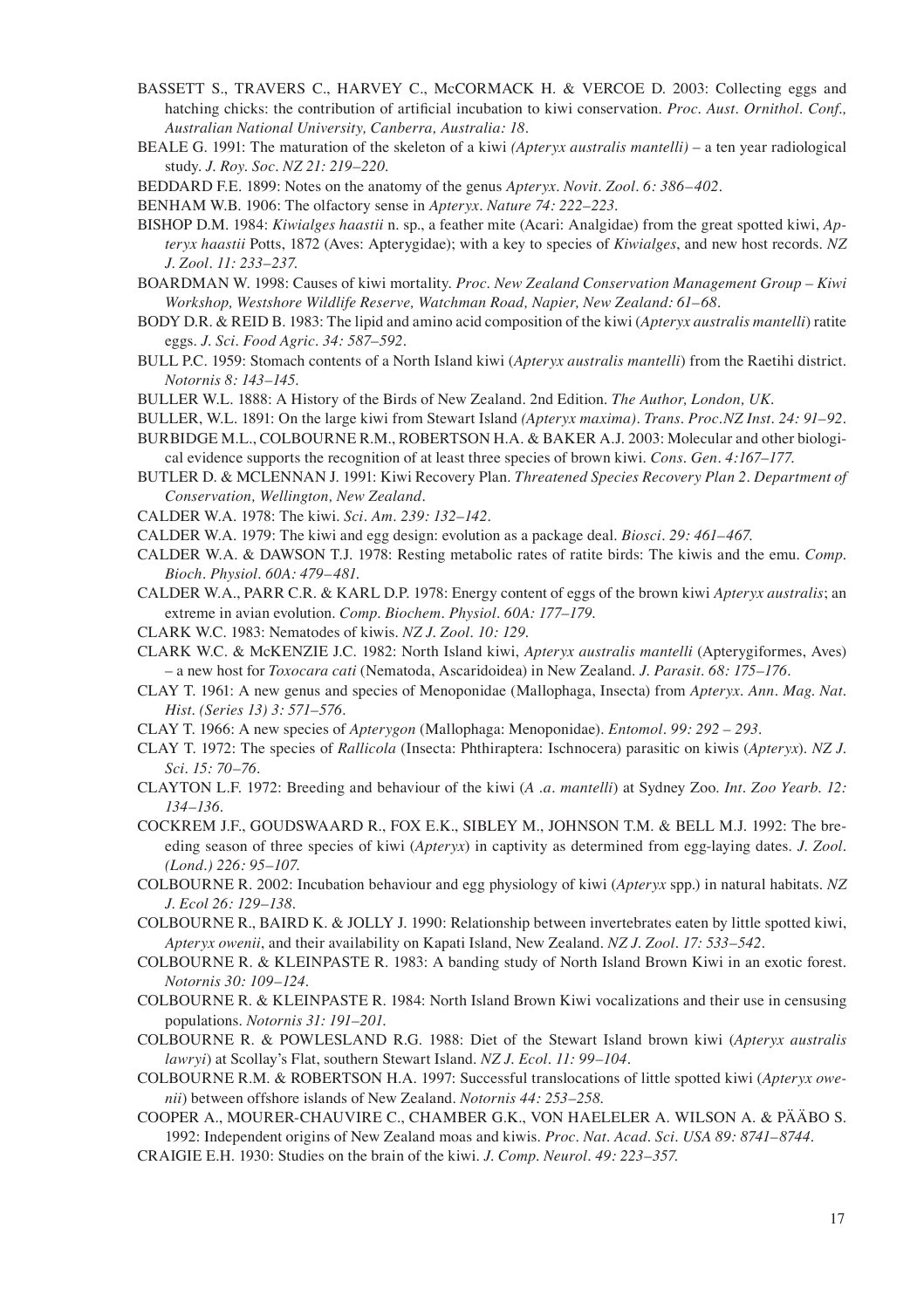- DAVIS P.A. & GREENWELL G.A. 1976: Successful hatching of a North Island brown kiwi at the National Zoo, Washington. *Int. Zoo Yearb. 16: 86–88.*
- DUMBLETON L.J. 1953: The ticks (Ixodoidea) of the New Zealand sub- region. *NZ Cape Exp. Ser. Bull. 14: 1–28.*

DUWARD A. 1932: Observations on the cell masses in the cerebral hemisphere of the kiwi. *J. Anat. 66: 437–477.* FARNER D.S. 1956: The body temperatures of the North Island kiwis. *Emu 56: 199–206.*

- FORBES B.A. 1881: On the conformation of the thoracic end of the trachea in the "ratite" birds. *Proc. Zool. Soc. London 1881:778–788.*
- GAUD J. & ATYEO W.T. 1970: Acariens sarcoptiformes plumicoles (Analgoidea) parasites des Apterygiformes. *Acarologia 12: 402–414*.
- GAUD J. & LAURENCE B.R. 1981: Suprenant polymorphisme des formes immatures chez l'acarien plumicole *Kiwialges palametrichus* (Astigmata, Analgidae). *Acarologia 22: 209–215.*
- GLENNY F.H. 1942: Arteries in the heart region of the kiwi. *Auk 59: 225–228.*
- GOULD J. 1847: On a new species of *Apteryx. Proc. Zool. Soc. London 1847: 93–94.*
- GRANT A. 2001. DNA sexing of brown kiwi (*Apteryx mantelli*) from feather samples. *DOC Science Internal Series 13, Department of Conservation, Wellington, New Zealand, 16 pp.*
- GURR L. 1952: Some food of the North Island kiwi (*Apteryx australis*)*. Notornis 4: 209–10.*
- HARRIS E.A. 1975: Two new nematodes parasitic in the kiwi in New Zealand. *Bull. Br. Mus. (Nat Hist Zool.) 28: 199–205.*
- HEATH A.C.G. 1977: Zoogeography of the New Zealand tick fauna. *Tuatara 23: 26–38*.
- HERBERT J. & DAUGHERTY C.H. 2002: Genetic variation, systematics and management of kiwi. In: Overmars F. (ed.), Some early 1990s studies in kiwi (*Apteryx* spp.) genetics and management. *Science & Research Internal Report 191, Department of Conservation, Wellington, New Zealand: 11–34.*
- HILL F.I., WOODGYER A.J. & LINTOTT M.A. 1995: Cryptococcosis in a North Island brown kiwi (*Apteryx australis mantelli*) in New Zealand. *J. Med. Vet. Mycol. 33: 305–309.*
- HITCHMOUGH R. 2002: New Zealand threat classification system list. *Threatened Species Occasional Publication 23. Department of Conservation, Wellington, New Zealand.*
- HOUDE P. 1986: Ostrich ancestors in the Northern Hemisphere suggest a new hypothesis of ratite origins. *Nature 324: 563–565.*
- HOWLAND H.C., HOWLAND M. & SCHMID K.L. 1992: Focusing and accommodation in the brown kiwi (*Apteryx australis*). *J. Comp. Physiol A 170: 687–689.*
- HUXLEY, T.H. 1882: On the respiratory organs of *Apteryx*. *Proc. Zool. Soc. London 1882: 560–569.*
- JAKOB-HOFF R. 2001: Establishing a health profile for the North Island brown kiwi (*Apteryx australis mantelli*). *Proc. Vet. Cons. Biol.: Wildlife Health Management in Australasia, 2-6th July, 2001 Taronga Zoo, Sydney Australia: 135–139.*
- JAMES B. 2001: Evaluation of kiwi advocacy programmes in Northland and Coromandel. *Science for conservation: 161, Department of Conservation, Wellington, New Zealand, 51 pp.*
- JENKINS C.A. & POTTER M.A. 2001: Determining the olfactory ability of Northern brown kiwi, *Apteryx mantelli. Proc. Aust. Ornithol. Conf., Charles Sturt University, Bathurst, Australia: 34–35.*
- JOLLY J.N. 1989: A field study of the breeding biology of the little spotted kiwi (*Apteryx owenii*) with emphasis on the causes of nest failures. *J. Roy Soc NZ 19: 433–448.*
- JOLLY J.N. & DAUGHERTY C.H. 2002: Comparison of little spotted kiwi (*Apteryx owenii*) from Kapiti and D'Urville Islands. In: Overmars F. (ed.), Some early 1990s studies in kiwi (*Apteryx* spp.) genetics and management. *Science & Research Internal Report 191, Department of Conservation,Wellington, New Zealand: 57–64.*

KINSKY F.C. 1971: The consistent presence of paired ovaries in the kiwi (*Apteryx*) with some discussion of this condition in other birds. *J. Orn., Berl. 112: 334–357.*

- KIWI CAPTIVE MANAGEMENT ADVISORY COMMITTEE 2004: Captive management plan for kiwi: *Apteryx mantelli, Apteryx rowi, Apteryx australis, Apteryx australis '*Haast'*, Apteryx haastii, Apteryx owenii. Threatened Species Occasional Publication 24. Department of Conservation, Wellington, New Zealand, 42 pp.*
- KRABBE K.H. 1957: Sur une formation singuliére du cerveau chez un embryon de kiwi. *L'encephale 52: 612–622.*
- LINT K.C. 1966: Notes on the care and nutrition of Mantell's kiwi at San Diego Zoo. *Int. Zoo Yearb. 6: 95–96.*
- MATHEWS G.M. 1931: A list of the birds of Australasia (including New Zealand, Lord Howe and Norfolk Island and the Australasian Antarctic Quadrant). *Taylor & Francis, London.*
- McLENNAN J.A. 1988: Breeding of North Island brown kiwi, *Apteryx australis mantelli*, in Hawke's Bay, New Zealand. *NZ J. Ecol. 11:89–97.*
- McLENNAN J.A., DEW L., MILES J., GILLINGHAM N. & WAIWAI R. 2004: Size matters: predation risk and juvenile growth in North Island brown kiwi (*Apteryx mantelli*). *NZ J. Ecol. 28: 241–250.*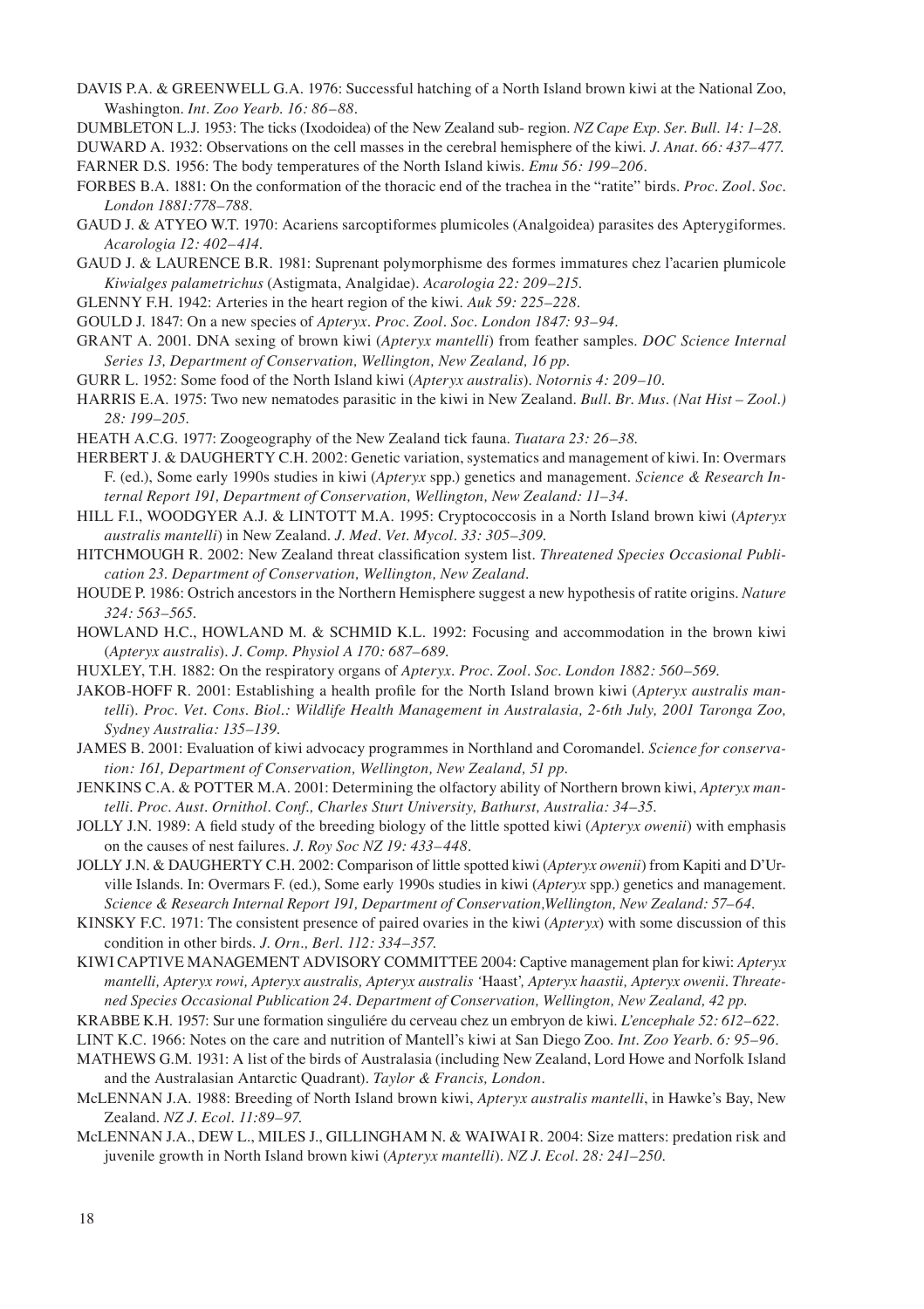- McLENNAN J. & McCANN T. 1991: Incubation temperatures of great spotted kiwi, *Apteryx haastii. NZ J. Ecol. 15: 163–166.*
- McLENNAN J. & McCANN T. 2002: Genetic variability, distribution and abundance of great spotted kiwi (*Apteryx haastii*). In: Overmars F. (ed.), Some early 1990s studies in kiwi (*Apteryx* spp.) genetics and management. *Science & Research Internal Report 191, Department of Conservation, Wellington, New Zealand: 35–56.*
- McLENNAN J.A. & POTTER M.A. 1992. Distibution, population changes and management of brown kiwi in Hawke's Bay. *NZ J. Ecol. 16: 91–102.*
- McLENNAN J.A., RUDGE M. & POTTER M.A. 1987: Range size and denning behaviour of brown kiwi, *Apteryx australis mantelli*, in Hawke's Bay, New Zealand. *NZ J. Ecol. 10: 97–107.*
- McLENNAN J.A., POTTER M.A., ROBERTSON H.A., WAKE G.C., COLBOURNE R., DEW L., JOYCE L., McCANN A.J., MILES J., MILLER P.J. & REID J. 1996: Role of predation in the decline of kiwi, *Apteryx* spp., in New Zealand. *NZ J. Ecol 20: 27–35.*
- McGOWAN C. 1979: The hind limb musculature of the Brown Kiwi, *Apteryx australis mantelli. J. Morphol. 160: 33–74.*
- McGOWAN C. 1982: The wing musculature of the Brown Kiwi, *Apteryx australis mantelli* and its bearing on ratite affinities. *J. Zool. 197: 173–219.*
- McNAB B.K. 1994: Resource use and the survival of terrestrial and freshwater vertebrates on oceanic islands. *Am. Nat. 144: 643–660.*
- McNAB B. 1996: Metabolism and temperature regulation of kiwis (*Apterygidae*). *Auk 113: 687–692.*
- MILES J.R.G., POTTER M.A. & FORDHAM R.A. 1997: Northern brown kiwi (*Apteryx australis mantelli*) in Tongariro National Park and Tongariro Forest – ecology and threats. *Science for conservation: 51, Department of Conservation, Wellington, New Zealand, 23 pp.*
- MIVART S.G. 1877: On the axial skeleton of the Struthionidae. *Trans. Zool. Soc. London 10: 1–52.*
- OSUGA D.T. & FEENY R.E. 1968: Biochemistry of the egg-white protein of the ratite group. *Arch. Biochem. Biophys. 124: 560–574.*
- OWEN R. 1841: On the anatomy of the Southern *Apteryx* (*Apteryx australis*, Shaw). *Trans. Zool. Soc. London 2: 257–301.*
- OWEN R. 1842: Monograph on *Apteryx australis*, including myology. *Proc. Zool. Soc. London 1842: 22–41*.
- OWEN R. 1849: XI. On the anatomy of the *Apteryx australis* Shaw, part II (Myology). *Trans. Zool. Soc. London, III, Part 4: 277–301.*
- OWEN R. 1879: Memoirs on the Extinct Wingless Birds of New Zealand. *Van Voorst, London, UK.*
- PALMA R.L. 1991: A new species of *Rallicola* (Insecta: Phthiraptera: Philopteridae) from the North Island brown kiwi. *J. Roy. Soc. NZ 21: 313–322.*
- PALMA R.L. & PRICE R.D. 2004: *Apterygon okarito*, a new species of chewing louse (Insecta : Phthiraptera : Menoponidae) from the Okarito brown kiwi (Aves: Apterygiformes: Apterygidae) *NZ J. Zool. 31: 67–73.*
- PARKER T.J. 1891: Observations on the anatomy and development of *Apteryx*. *Phil. Trans. Roy. Soc. 182: 25–134.*
- PARKER T.J. 1892: Additional observations on development of *Apteryx*. *Phil. Trans. Royal Soc. 183: 73–84.*
- PEIRCE M.A., JAKOB-HOFF R.M. & TWENTYMAN C. 2003: New species of haematozoa from Apterygidae in New Zealand. *J. Nat. Hist. 37: 1797–1804.*
- PIERCE R. J. & WESTBROOKE I.M. 2003: Call count responses of North Island brown kiwi to different levels of predator control in Northland, New Zealand. *Biol. Cons. 109: 175–180.*
- POTTS T.H. 1871: Notes on a new species of *Apteryx* (*A. haastii*, Potts). *Trans. Proc. NZ Inst. 4: 204–205.*
- POTTS T.H. 1872: On the birds of New Zealand. Part III. *Trans. Proc. NZ Inst. 5: 171–205.*
- POTTER M. 1989: Ecology and reproductive biology of the North Island brown kiwi (*Apteryx australis mantelli*). *Ph.D. thesis, Massey Univ., Palmerston North, New Zealand.*
- POTTER M.A. & BASSETT S.M. 2001: Embryo mortality in naturally and artificially incubated kiwi eggs. *Proc. Aust. Ornithol. Conf., Charles Sturt University, Bathurst, Australia: 60.*
- POTTER M.A. & COCKREM J.F. 1992: Plasma levels of sex steroids in the North Island brown kiwi (*Apteryx australis mantelli)* in relation to time of year and stages of breeding. *Gen. Comp. Endocrin. 87: 416–424*.
- POTTER M.A., FORDHAM R.A. & MCLENNAN J.A. 1996: Reproductive biology of the kiwi. In: Deeming D.C. (ed.), Improving our Understanding of Ratites in a Farming Environment. *Ratite Conference: Oxfordshire, UK: 161–162.*
- PRAGER E.M., WILSON A.C. & ARNHEIM N. 1974: Widespread distribution of lysozyme g in egg white of birds. *J. Biol. Chem. 249: 7295–7297.*
- PRINZINGER R. & DIETZ V. 2002: Pre- and post natal energetics of the North Island brown kiwi *(Apteryx mantelli). Comp. Bioch. Physiol. 131A: 725–732.*